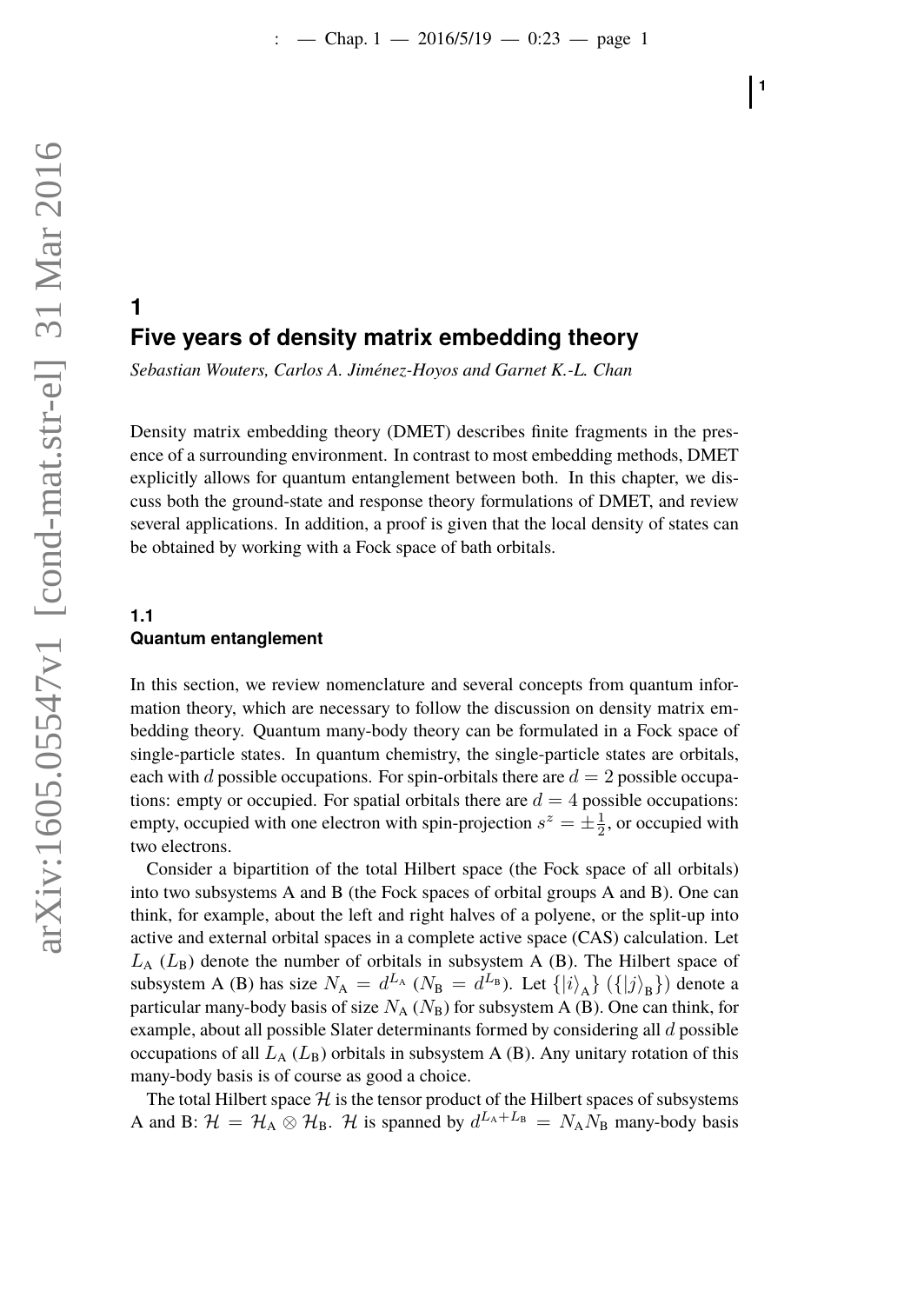states. One particular choice is  $\{|i\rangle_{A}|j\rangle_{B}\}$ . Any state in  $H$  can be expressed as

$$
|\Psi\rangle = \sum_{i}^{N_{\rm A}} \sum_{j}^{N_{\rm B}} C_{ij} |i\rangle_{\rm A} |j\rangle_{\rm B}.
$$
 (1.1)

By considering the singular value decomposition of the coefficient tensor

$$
C_{ij} = \sum_{\alpha}^{\min(N_A, N_B)} U_{i\alpha} \lambda_{\alpha} V_{\alpha j}^{\dagger}, \qquad (1.2)
$$

this state can be rewritten as

<span id="page-1-0"></span>
$$
|\Psi\rangle = \sum_{i}^{N_{\rm A}} \sum_{j}^{N_{\rm B}} \sum_{\alpha}^{\min(N_{\rm A}, N_{\rm B})} U_{i\alpha} \lambda_{\alpha} V_{\alpha j}^{\dagger} |i\rangle_{\rm A} |j\rangle_{\rm B} = \sum_{\alpha}^{\min(N_{\rm A}, N_{\rm B})} \lambda_{\alpha} |\alpha\rangle_{\rm A} |\alpha\rangle_{\rm B}.
$$
\n(1.3)

The unitary transformation  $U_{i\alpha}$   $\left(V_{j\beta}^*=V_{\beta j}^{\dagger}\right)$  rotates the many-body basis  $\{|i\rangle_{A}\}$  $({{|j\rangle}_B})$  to the new many-body basis  ${| \alpha \rangle}_A$   $({{| \beta \rangle}_B})$ . The particular form of  $| \Psi \rangle$ in Eq. [\(1.3\)](#page-1-0) is called the Schmidt decomposition. When  $H_A$  and  $H_B$  are of different sizes, the Schmidt decomposition allows for a compact representation of  $|\Psi\rangle$ . When, for example,  $N_A < N_B$  only  $N_A$  many-body basis states in  $\mathcal{H}_B$  are needed to represent  $|\Psi\rangle$  exactly.

When only one of the Schmidt or singular values  $\lambda_{\alpha}$  is nonzero, the state  $|\Psi\rangle$  is factorizable with respect to the given bipartition, and the two subsystems are said to be unentangled. When several of the Schmidt values are nonzero, the state  $|\Psi\rangle$  is not factorizable with respect to the given bipartition, and the two subsystems are said to be entangled.

In CAS wavefunctions, the occupations of the external orbitals are invariant over all determinants with nonzero coefficients. Such a wavefunction is factorizable with respect to the bipartition into active and external orbital spaces, and these two subsystems are therefore unentangled. In a polyene, the  $\pi$ -conjugation requires a multireference description. The occupations of the orbitals in the left (or right) half of the polyene differ over the determinants with nonzero coefficients. The multireference ground-state wavefunction of a polyene is therefore not factorizable with respect to the bipartition into left and right halves, and these subsystems are therefore entangled.

#### <span id="page-1-1"></span>**1.2**

#### **Density matrix embedding theory**

Suppose one is interested in the properties of a small subsystem of the whole quantum system. Synonyms for this subsystem are the *impurity*, *cluster*, or *fragment*. While the impurity is most often a specific region in space, it can be any subsystem of the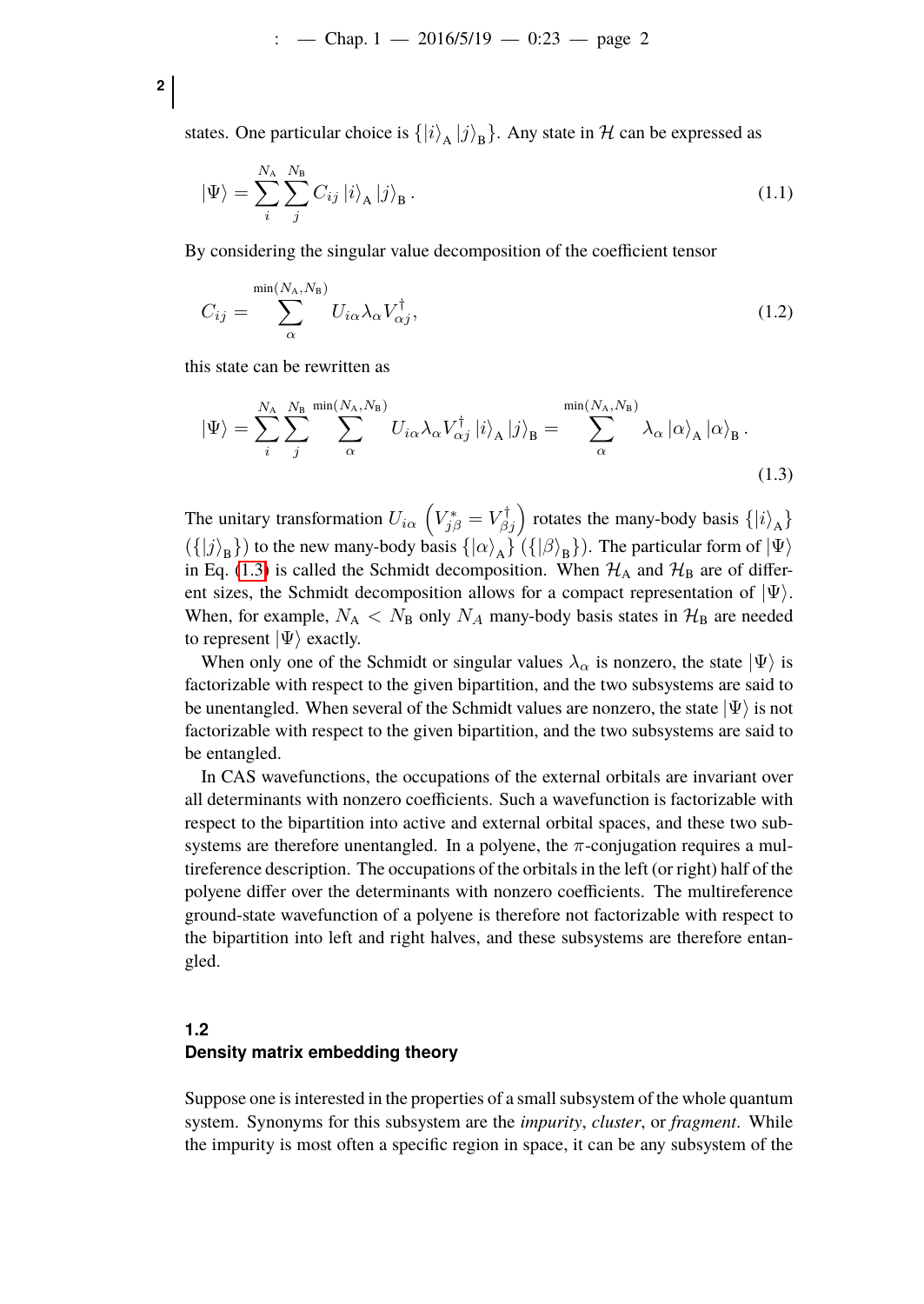total Hilbert space. Other examples are a band in momentum space, a particular non-localized set of orbitals in a molecule, or even an incomplete many-body basis which cannot be rewritten as a Fock space of orbitals. In this chapter, we will limit ourselves to a Fock space of impurity orbitals. The region outside of the impurity is called the *environment*.

The general goal in embedding theories is to obtain the properties of interest of the impurity, without doing expensive calculations on the whole quantum system. (Part of) the environment can for example be replaced with a solvent model, static charges, or a mean-field description which is unentangled with the impurity. For many systems such a description gives accurate results. However, when there is static correlation between the impurity and the environment, these methods will fail.

In DMET, the wavefunction for the impurity plus environment is written as in Eq. [\(1.3\)](#page-1-0). If the exact wavefunction  $|\Psi\rangle$  is known, the decomposition from the previous section can be followed to construct a Schmidt basis for the environment. But this requires *a priori* knowledge of  $|\Psi\rangle$ , and then we wouldn't have to use an embedding theory in the first place. The idea of DMET is to embed the impurity A in an approximate bath B. The bath can be thought of as  $N_A$  approximate many-body basis states for the environment. Solving the impurity plus bath system is called the *embedded* problem. Various possibilities exist to obtain a bath space. In this chapter, we will limit ourselves to a Fock space of bath orbitals, obtained from a *low-level* particle-number conserving mean-field wavefunction [\[1,](#page-18-0) [2\]](#page-18-1). This is however not the only possibility. One can also work with single-particle states from Hartree-Fock-Bogoliubov theory [\[3,](#page-18-2) [4\]](#page-18-3) or with many-body basis states from a Schmidt decomposition of anti-symmetrized geminal power (AGP) wavefunctions for electrons [\[5\]](#page-18-4), coherent state wavefunctions for phonons [\[6\]](#page-18-5), or block-product states for spins [\[7\]](#page-18-6). Although there are real benefits to using the most accurate feasible wavefunctions for the bath construction, it is also convenient to recycle the large number of existing quantum many-body solvers when solving the embedded problem. They rely on Fock spaces of orbitals, as they are constructed for second-quantized Hamiltonians.

Once initial bath states have been obtained from a so-called *low-level* wavefunction, they can be left unoptimized. We call this *single-shot* DMET embedding. Alternatively, once an Ansatz for the bath states is chosen, its parameters can be variationally optimized with a *high-level* method [\[7\]](#page-18-6). Another option, which is most often used when the entire system is tiled with impurities, see Fig. [1.1,](#page-5-0) is to introduce a DMET correlation potential  $\hat{u}$  to link a single low-level wavefunction, which produces the bath states for the different impurities, with the high-level wavefunctions of these impurities [\[1,](#page-18-0) [2\]](#page-18-1). The Hamiltonian which yields the low-level wavefunction is augmented with  $\hat{u}$ , and  $\hat{u}$  itself is optimized in order to match properties in the lowand high-level wavefunctions. In DMET, as the name indicates, (parts of) the density matrices of the low- and high-level wavefunctions are matched. In this chapter, we will limit ourselves to the latter strategy.

Dynamical mean-field theory (DMFT) [\[8,](#page-18-7) [9,](#page-18-8) [10,](#page-18-9) [11\]](#page-18-10) is another successful method to embed an impurity in an environment. Instead of setting up a self-consistent scheme to match density matrices, the Green's function of the impurity is determined self-consistently by fitting the frequency-dependent hybridization function. The fit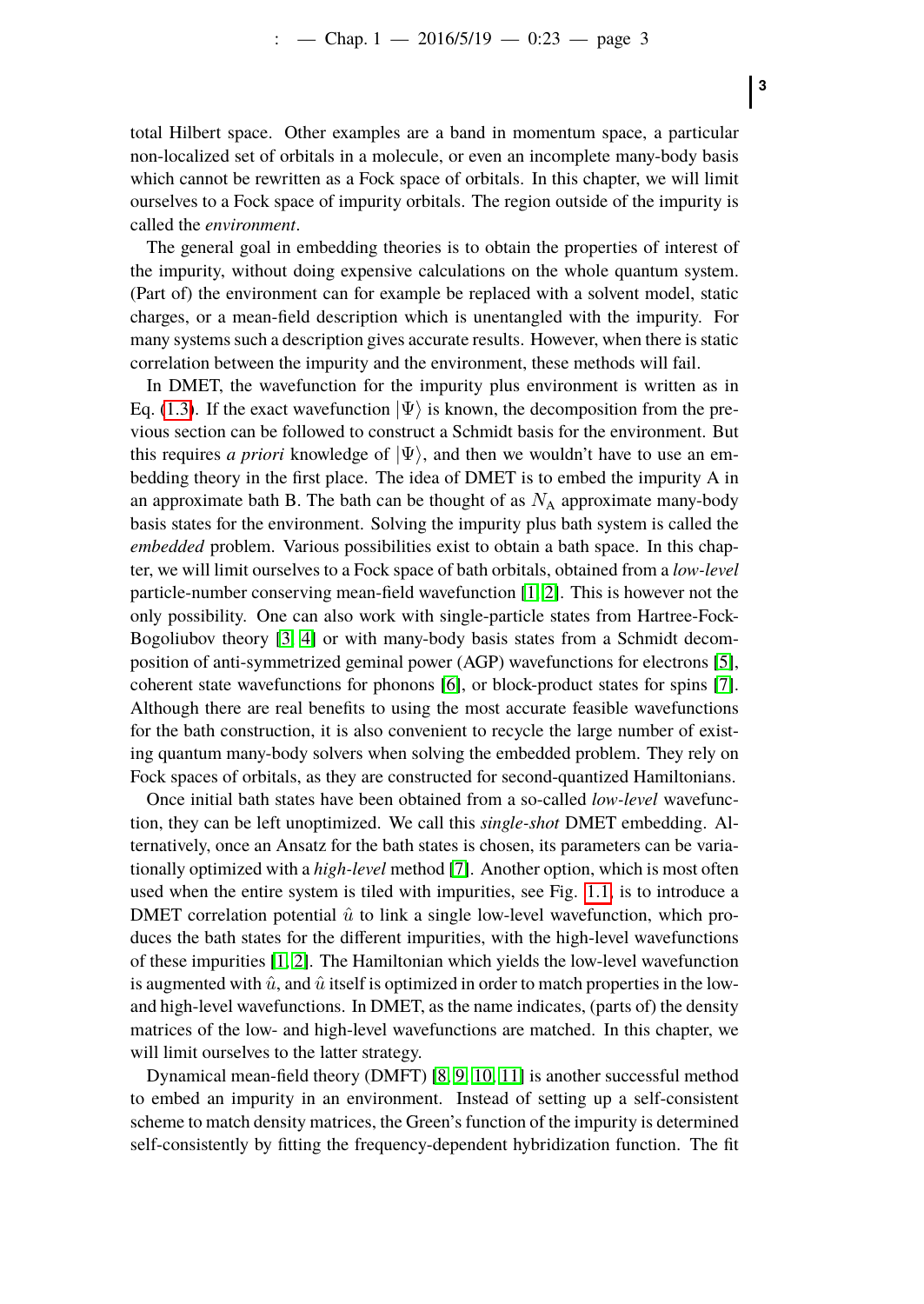parameters turn up as bath orbitals which are coupled to the impurity. The result of DMFT is a correlated frequency-dependent Green's function, which should still be integrated over a contour to obtain ground-state energies. For ground-state properties, DMET provides a computationally simpler and cheaper alternative with similar accuracy. But DMET is not at all limited to ground-state properties, as will be discussed in Sect. [1.6.](#page-9-0)

## <span id="page-3-1"></span>**1.3 Bath orbitals from a Slater determinant**

Consider a Slater determinant approximation  $|\Phi_0\rangle$  for the ground-state of the full system. In second quantization, it can be written as

<span id="page-3-0"></span>
$$
|\Phi_0\rangle = \prod_{\mu}^{N_{\text{occ}}} \hat{a}_{\mu}^{\dagger} |-\rangle \,. \tag{1.4}
$$

The  $N_{\text{occ}}$  occupied spin-orbitals are denoted by  $\mu\nu$ , the L orthonormal spin-orbitals for the impurity and its environment by  $klmn$ , and the orthonormal impurity and bath orbitals by pqrs. There are  $L_A$  orbitals in the impurity A. In what follows, we initially assume that  $N_{\rm occ} \geq L_{\rm A}$ .

The occupied orbitals can be written in terms of the impurity and environment orbitals:

$$
\hat{a}_{\mu}^{\dagger} = \sum_{k}^L \hat{a}_k^{\dagger} C_{k\mu}.
$$
\n(1.5)

The physical wavefunction represented by Eq. [\(1.4\)](#page-3-0) does not change when the occupied orbitals are internally rotated. Ref. [2](#page-18-1) discusses how this freedom can be used to split the occupied orbital space into two parts: orbitals with and without overlap on the impurity. This construction can be understood by means of a singular value decomposition. Consider the occupied orbital coefficient block with indices on the impurity:  $k \in A$ . The singular value decomposition of the  $L_A \times N_{\text{occ}}$  coefficient block  $C_{k\mu}$  yields an occupied orbital rotation matrix  $V_{\mu p}$ :

$$
C_{k\mu}(k \in \mathcal{A}) = \sum_{p}^{L_{\mathcal{A}}} U_{kp} \lambda_{p} V_{p\mu}^{\dagger}, \qquad (1.6)
$$

which can be made square by adding  $N_{\rm occ} - L_{\rm A}$  extra columns:  $W = \left[V\widetilde{V}\right]$ . The occupied orbital space can now be rotated with the  $N_{\text{occ}} \times N_{\text{occ}}$  matrix  $\dot{W}$ :

$$
\hat{a}_p^{\dagger} = \sum_{\mu}^{N_{\text{occ}}} \hat{a}_{\mu}^{\dagger} W_{\mu p} = \sum_{\mu}^{N_{\text{occ}}} \sum_{k}^{L} \hat{a}_k^{\dagger} C_{k\mu} W_{\mu p} = \sum_{k}^{L} \hat{a}_k^{\dagger} \tilde{C}_{k p}.
$$
\n(1.7)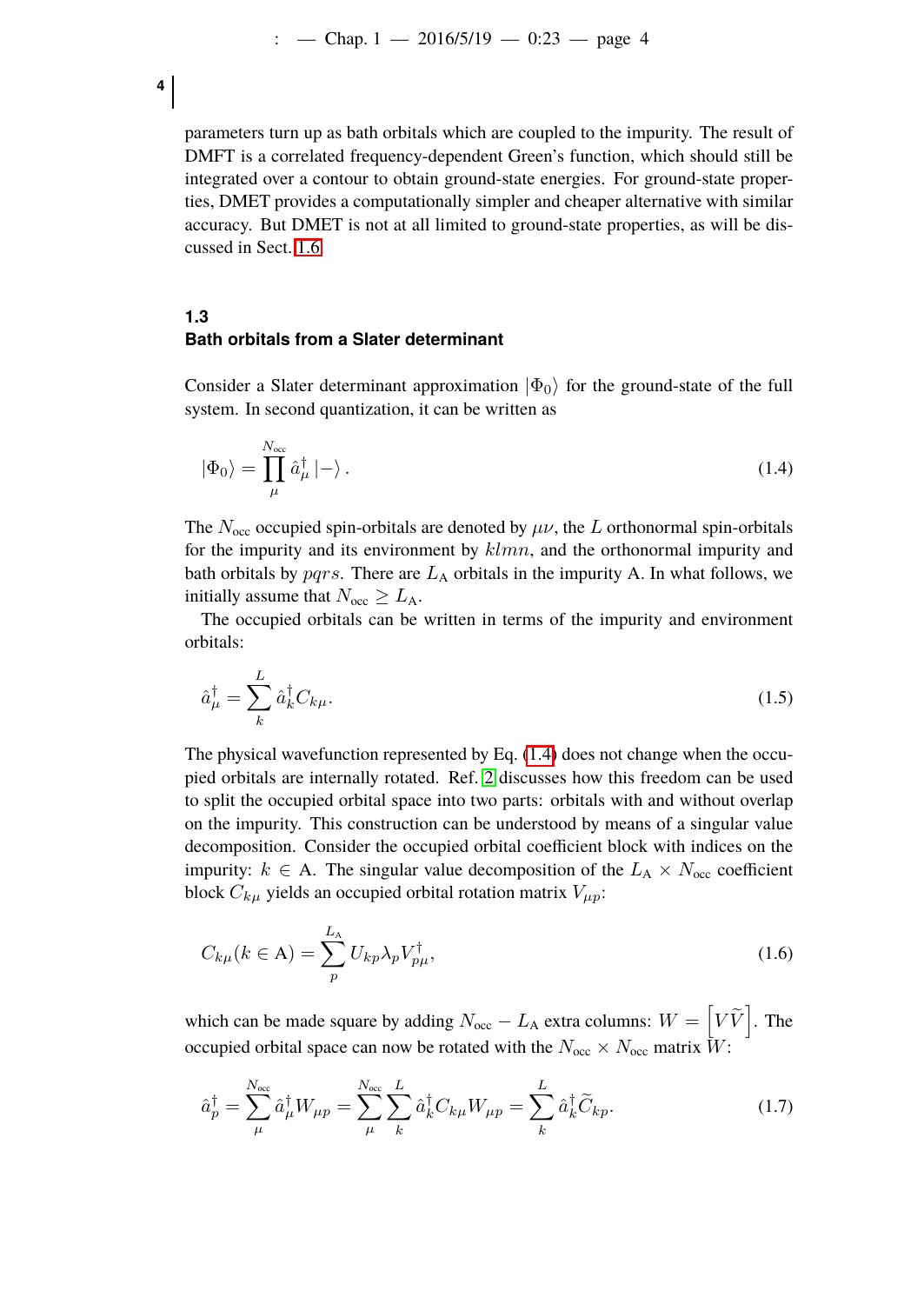Of the rotated occupied orbitals, only  $L_A$  have nonzero overlap with the impurity:

$$
\widetilde{C}_{kp}(k \in A) = \sum_{\mu}^{N_{\text{occ}}} \sum_{q}^{L_A} U_{kq} \lambda_q V_{q\mu}^{\dagger} W_{\mu p} = \begin{cases} U_{kp} \lambda_p & \text{if } p \le L_A \\ 0 & \text{otherwise} \end{cases} . \tag{1.8}
$$

The  $N_{\rm A}$  bath states  $\{\ket{\alpha}_{\rm B}\}$  with nonzero Schmidt number can be found by diagonalizing

$$
\hat{\rho}_{\rm B} = \sum_{i}^{N_{\rm A}} \left\langle i \mid_{\rm A} \Phi_0 \right\rangle \left\langle \Phi_0 \mid i \right\rangle_{\rm A} . \tag{1.9}
$$

The occupied orbitals without weight on the impurity will always be fully occupied for all projections  $\langle \Phi_0 | i \rangle_A$ . In contrast, the occupied orbitals with weight on the impurity can become partially occupied. The DMET bath construction then yields a CAS Ansatz:

- 1) The external core orbitals are the  $N_{\text{occ}} L_A$  occupied orbitals without overlap on the impurity.
- 2) The active orbitals consist of the impurity and bath orbitals. The bath orbitals are the  $L_A$  occupied orbitals with overlap on the impurity, after projection onto the environment:

<span id="page-4-0"></span>
$$
\hat{a}_r^{\dagger}(r \le L_A) = \sum_{k>L_A} \hat{a}_k^{\dagger} \frac{\widetilde{C}_{kr}}{\sqrt{\sum\limits_{l>L_A} |\widetilde{C}_{lr}|^2}} = \sum_{k>L_A} \sum_{\mu}^{N_{\text{occ}}} \hat{a}_k^{\dagger} \frac{C_{k\mu} V_{\mu r}}{\sqrt{1 - \lambda_r^2}}.
$$
(1.10)

3) The external virtual orbitals are the  $L - N_{\text{occ}} - L_A$  unoccupied orbitals, after projection onto the environment.

Note that for this CAS Ansatz, the impurity and the environment can be entangled, as the latter is represented by  $L_A$  bath orbitals in the active space. If the active space comprises solely of the impurity orbitals, this is not the case.

To find the bath orbitals, the overlap of the occupied orbitals with the impurity is diagonalized in Ref. [2:](#page-18-1)

<span id="page-4-1"></span>
$$
S_{\mu\nu} = \sum_{k}^{L_{\rm A}} C_{\mu k}^{\dagger} C_{k\nu} = \sum_{p}^{L_{\rm A}} V_{\mu p} \lambda_{p}^{2} V_{p\nu}^{\dagger}.
$$
 (1.11)

At most  $L_A$  eigenvalues of  $S_{\mu\nu}$  are nonzero. The  $L_A$  corresponding eigenvectors yield the bath orbitals in Eq. [\(1.10\)](#page-4-0). A completely equivalent construction of the bath orbitals is to consider the environment block of the mean-field density matrix:

$$
D_{kl}(kl > L_A) = \langle \Phi_0 | \hat{a}_l^{\dagger} \hat{a}_k | \Phi_0 \rangle = \sum_{\mu}^{N_{\text{occ}}} C_{k\mu} C_{\mu l}^{\dagger} = \sum_{p}^{N_{\text{occ}}} \widetilde{C}_{k p} \widetilde{C}_{p l}^{\dagger}.
$$
 (1.12)

MacDonald's theorem [\[12\]](#page-18-11) states that when a row and the corresponding column of a Hermitian matrix are removed, the eigenvalues of the new matrix lie in between the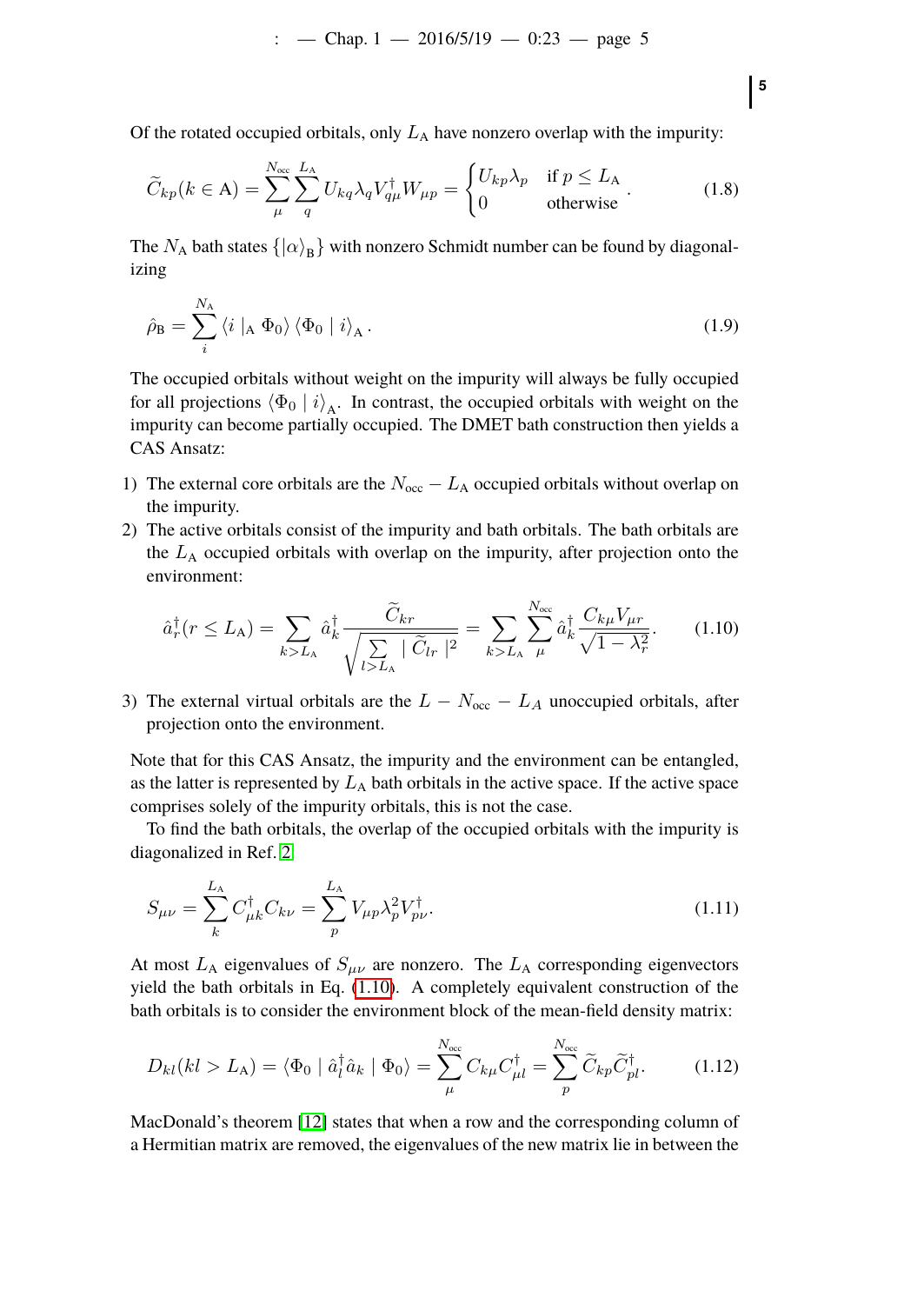<span id="page-5-0"></span>

**Figure 1.1** The total system is tiled with impurities. When the circles denote orbitals, each impurity is a Fock space of impurity orbitals.

original eigenvalues. Therefore at most  $L_A$  eigenvalues of the  $(L-L_A) \times (L-L_A)$ environment subblock  $D_{kl}(kl > L_A)$  will lie in between 0 and 1. The correspond-ing eigenvectors are the orthonormal bath orbitals from Eq. [\(1.10\)](#page-4-0). The  $N_{\text{occ}} - L_A$ eigenvectors with eigenvalue 1 are the external core orbitals. The  $L - N_{\text{occ}} - L_A$ eigenvectors with eigenvalue 0 are the external virtual orbitals.

The overlap matrix  $S_{\mu\nu}$  in Eq. [\(1.11\)](#page-4-1) is a projector of the occupied orbitals onto the impurity. Analogously,  $D_{kl}(kl > L_A)$  is a projector of the environment orbitals onto the occupied orbitals. Eigenvectors with partial weight signal occupied orbitals with support on both the impurity and the environment, *i.e.* they are entangled orbitals.

We have assumed that  $N_{\rm occ} \geq L_{\rm A}$ . However, for very large basis sets this will not be the case. Because bath orbitals arise from the decomposition of occupied orbitals with support on both the impurity and the environment, there can be at most  $N_{\rm occ}$  bath orbitals. Even if  $N_{\text{occ}} \gtrsim L_A$ , the DMET bath orbital selection will try to add lowlying core electrons corresponding to atoms in the environment into the bath space, an undesired effect. One way to circumvent this problem is to define for the impurity a core, valence, and virtual orbital space (in the molecular sense) and to try to find bath orbitals only for the valence orbitals. In Ref. [13](#page-18-12) we show that Knizia's intrinsic atomic orbitals [\[14\]](#page-18-13) are particularly suited for this strategy. Another way would be to take the most correlated orbitals, typically one bath orbital per chemical bond. This boils down to Sun's optimal QM/MM boundary scheme [\[15\]](#page-18-14). In the remainder we will use  $L<sub>B</sub>$  to denote the number of bath orbitals. All other environment orbitals are restricted to be fully occupied or empty. The deficit in electron number between the external core orbitals and  $N_{\text{occ}}$  is the number of electrons in the active space  $N_{\text{act}}$ .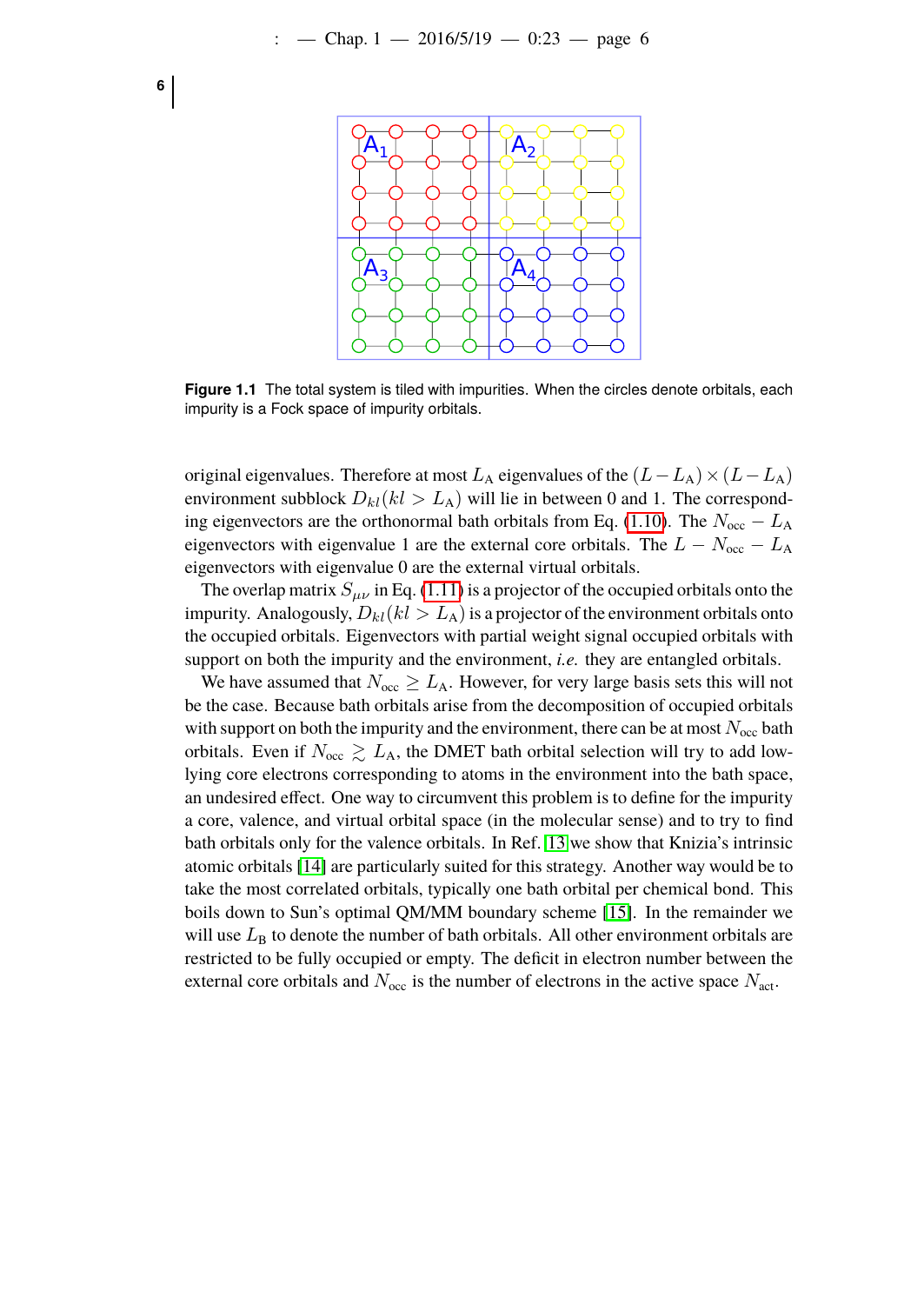## <span id="page-6-0"></span>**1.4 The embedding Hamiltonian**

The Hamiltonian for the total system can be written as:

$$
\hat{H} = E_{\text{nuc}} + \sum_{kl}^{L} t_{kl} \hat{a}_{k}^{\dagger} \hat{a}_{l} + \frac{1}{2} \sum_{klmn}^{L} (kl | mn) \hat{a}_{k}^{\dagger} \hat{a}_{m}^{\dagger} \hat{a}_{n} \hat{a}_{l}, \qquad (1.13)
$$

where  $t_{kl}$  and  $(kl|mn)$  are diagonal in the spin indices of spin-orbitals k and l, and  $(kl|mn)$  is diagonal in the spin indices of m and n as well. We assume fourfold permutation symmetry  $(kl|mn) = (mn|kl) = (lk|nm)$  for the electron repulsion integrals.

Suppose the total system is tiled with impurities, see Fig. [1.1.](#page-5-0) For each impurity  $A_x$  a Hermitian one-particle operator  $\hat{u}^x$  is introduced which acts solely within the impurity  $A_x$ :

$$
\hat{u}^x = \sum_{kl}^{L_{\Lambda_x}} u_{kl}^x \hat{a}_k^\dagger \hat{a}_l. \tag{1.14}
$$

The sum of all these one-particle operators forms the DMET correlation potential:

$$
\hat{u} = \sum_{x} \hat{u}^x. \tag{1.15}
$$

With  $\vec{u}$  we denote all of its independent variables. The mean-field low-level wavefunction  $|\Phi_0(\vec{u})\rangle$  is obtained as either the mean-field solution of  $\hat{H} + \hat{u}$ , or as the eigenfunction of a one-particle operator  $\hat{h} + \hat{u}$ . For local electron repulsion integrals, for example in the Hubbard model, the one-particle operator  $\hat{h}$  is the hopping matrix. For nonlocal quartic electron repulsion integrals, which arise in quantum chemistry, the one-particle operator  $\hat{h}$  is the Fock operator corresponding to  $H$ .

All variables  $\vec{u}$  influence the bath orbitals of each impurity  $A_x$ . Together with the impurity orbitals of  $A_x$ , these bath orbitals form an active space. The  $N_{\text{act}}^x$  active space electrons interact with the external core electrons as well, and therefore it is important to take them into account via their density matrix:

$$
D_{kl}^{\text{core},x} = \sum_{p \in \text{core}} \widetilde{C}_{kp} \widetilde{C}_{pl}^{\dagger}.
$$
\n(1.16)

The one-electron integrals of the embedding Hamiltonian

$$
\hat{H}^{\text{emb},x} = \sum_{pq}^{L_{\text{A}_x} + L_{\text{B}_x}} h_{pq}^x \hat{a}_p^{\dagger} \hat{a}_q + \frac{1}{2} \sum_{pqrs}^{L_{\text{A}_x} + L_{\text{B}_x}} (pq|rs) \hat{a}_p^{\dagger} \hat{a}_r^{\dagger} \hat{a}_s \hat{a}_q - \mu_{\text{glob}} \sum_r^{L_{\text{A}_x}} \hat{a}_r^{\dagger} \hat{a}_r
$$
\n(1.17)

contain the Coulomb and exchange contributions due to the external core electrons:

$$
h_{kl}^x = t_{kl} + \sum_{mn}^{L} [(kl|mn) - (kn|ml)] D_{mn}^{\text{core},x} \xrightarrow{\tilde{C}_{kp}} h_{pq}^x.
$$
 (1.18)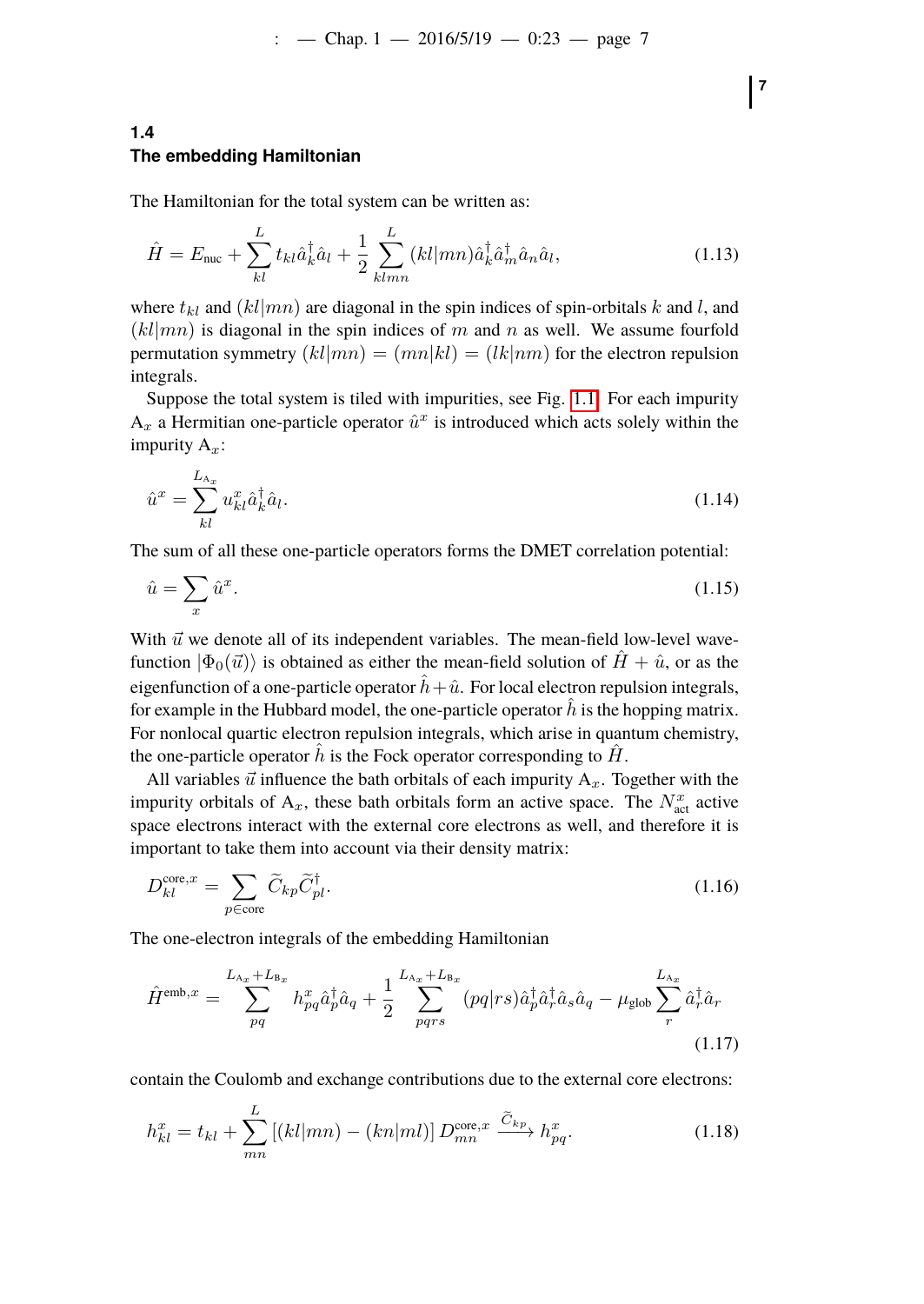This embedding Hamiltonian has an *interacting bath*, as there are electron repulsion integrals for the bath. The DMET correlation potential appears only indirectly through its effect on the form of the bath and external core orbitals. To ensure that the total number of electrons in all impurities  $A_x$  adds up to  $N_{\text{occ}}$ , it becomes necessary to introduce a global chemical potential  $\mu_{\text{glob}}$  for the impurity orbitals. This global chemical potential is independent of the specific impurity  $A_x$ .

For local electron repulsion integrals, for example in the Hubbard model, the core electrons don't have Coulomb or exchange interactions with the impurity orbitals. In this case, a simpler version of DMET is commonly used, where we replace the electron repulsion in the bath, due to the external core and bath electrons, by the DMET correlation potential rotated to the bath orbitals:

<span id="page-7-2"></span>
$$
\hat{H}^{\text{emb},x} = \sum_{pq}^{L_{A_x} + L_{B_x}} t_{pq} \hat{a}_p^{\dagger} \hat{a}_q + \sum_{pq}^{L_{B_x}} u_{pq} \hat{a}_p^{\dagger} \hat{a}_q + \frac{1}{2} \sum_{pqrs}^{L_{A_x}} (pq|rs) \hat{a}_p^{\dagger} \hat{a}_r^{\dagger} \hat{a}_s \hat{a}_q. \quad (1.19)
$$

On the impurity, the original electron repulsion integrals act. This embedding Hamiltonian has a *noninteracting bath*, as there are no electron repulsion integrals for the bath. The DMET correlation potential then has a triple role: it determines the form of the bath and external core orbitals, it represents the electron repulsion in the bath, and it ensures that the total number of electrons in all impurities  $A_x$  adds up to  $N_{\text{occ}}$ .

The ground state  $|\Psi_x\rangle$  of the embedding Hamiltonian  $\hat{H}^{\text{emb},x}$  for impurity  $A_x$  is calculated with a high-level method, typically full configuration interaction [\[1,](#page-18-0) [2\]](#page-18-1), the density-matrix renormalization group [\[3,](#page-18-2) [16\]](#page-19-0), or coupled-cluster theory [\[17\]](#page-19-1). In order to calculate expectation values of interest, it should be possible to obtain oneand two-particle density matrices of the active space with the high-level method:

$$
D_{rs}^{x} = \langle \Psi_x \mid \hat{a}_r^{\dagger} \hat{a}_s \mid \Psi_x \rangle, \qquad (1.20)
$$

$$
P_{pq|rs}^x = \langle \Psi_x \mid \hat{a}_p^\dagger \hat{a}_r^\dagger \hat{a}_s \hat{a}_q \mid \Psi_x \rangle. \tag{1.21}
$$

For *local* operators, when all orbital indices correspond to one particular impurity, the density matrices of that impurity are used to obtain the expectation values. For *nonlocal* operators, a democratic partitioning of the Hermitian expectation values is used. Suppose, for example, that orbital  $i(j)$  is part of impurity  $A_x (A_y)$ :

$$
\langle \hat{a}_i^{\dagger} \hat{a}_j + \hat{a}_j^{\dagger} \hat{a}_i \rangle = \langle \Psi_x | \hat{a}_i^{\dagger} \hat{a}_j | \Psi_x \rangle + \langle \Psi_y | \hat{a}_j^{\dagger} \hat{a}_i | \Psi_y \rangle. \tag{1.22}
$$

By convention, the density matrix of the impurity corresponding to the first index is used. For an embedding Hamiltonian with interacting bath, this gives rise to the following formula for the total energy:

$$
E_{\text{tot}} = E_{\text{nuc}} + \sum_{x} E_x, \tag{1.23}
$$

<span id="page-7-1"></span><span id="page-7-0"></span>
$$
E_x = \sum_{p}^{L_{A_x}} \left( \sum_{q}^{L_{A_x} + L_{B_x}} \frac{t_{pq} + h_{pq}^x}{2} D_{pq}^x + \frac{1}{2} \sum_{qrs}^{L_{A_x} + L_{B_x}} (pq|rs) P_{pq|rs}^x \right). \tag{1.24}
$$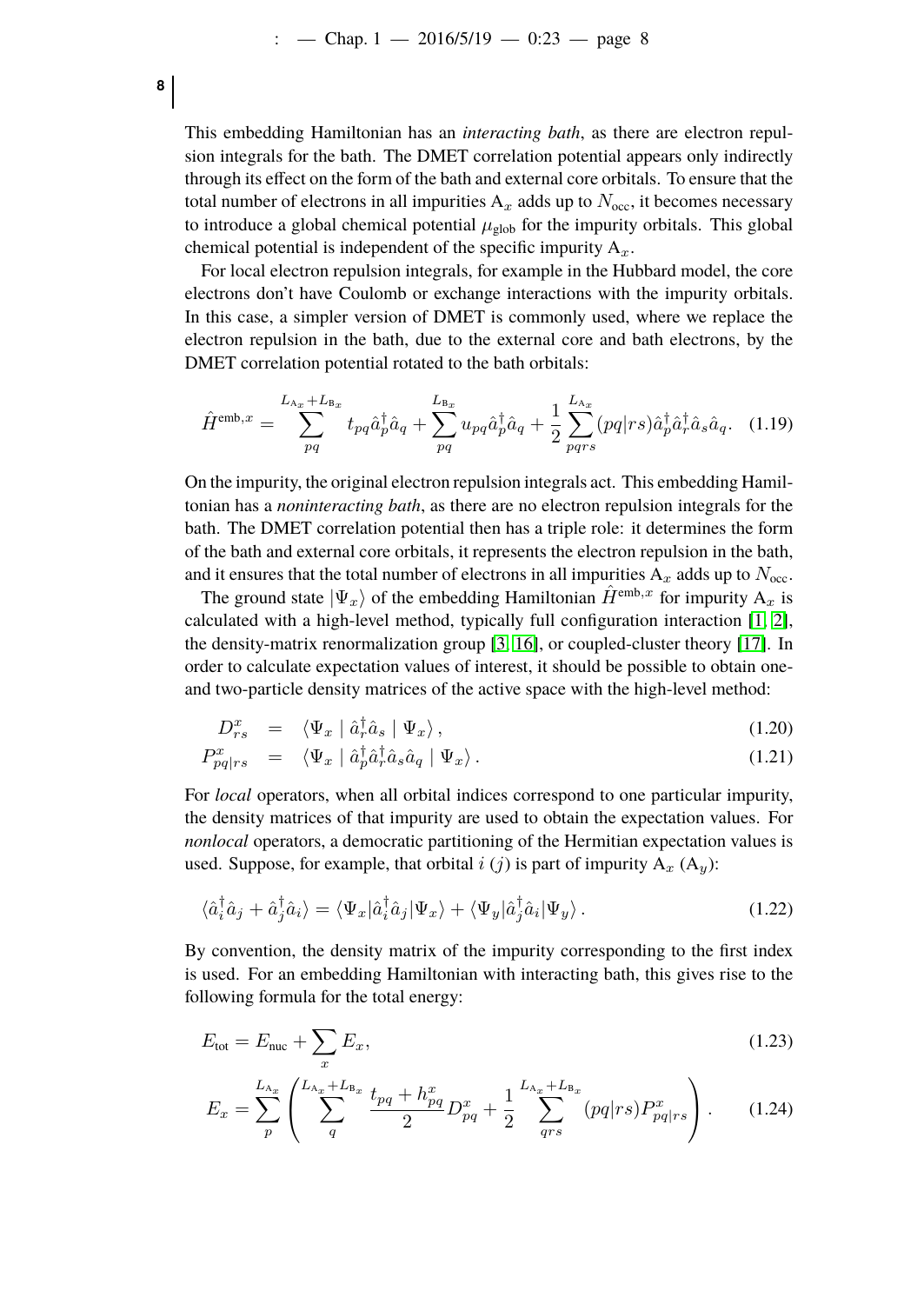The one-electron integrals in Eq. [\(1.24\)](#page-7-0) avoid the double counting of Coulomb and exchange contributions of the external core electrons when they arise in the active spaces of other impurities. The factor  $\frac{1}{2}$  is similar to the difference between the Fock operator and energy expressions in HF theory.

Note that DMET energies are not variational, because density matrices of different high-level calculations, each in their own active space consisting of impurity and bath orbitals, enter in Eqs. [\(1.23\)](#page-7-1)-[\(1.24\)](#page-7-0).

### <span id="page-8-0"></span>**1.5 Self-consistency**

The DMET correlation potential  $\hat{u}$  is determined by matching (parts of) the low-level and high-level one-particle density matrices as closely as possible. These parts can be: for each impurity the full one-particle density matrix in its active space; for each impurity the impurity block of the one-particle density matrix; for each impurity the diagonal of the impurity block of the one-particle density matrix; or just the total number of electrons in all impurities. In order to have a well-posed optimization problem, the number of variables in  $\vec{u}$  should not exceed the number of independent expectation values which are matched. For the four cases discussed above, respectively the full DMET correlation potential; the full DMET correlation potential; the diagonal of the DMET correlation potential; or just the global chemical potential  $\mu_{\text{glob}}$  are optimized. The DMET correlation potential  $\hat{u}$  and the global chemical potential  $\mu_{\text{glob}}$  can be obtained by least-squares minimization of:

$$
\Delta_{pq}^x(\vec{u}) = D_{pq}^{\text{low},x}(\vec{u}) - D_{pq}^{\text{high},x}, \qquad (1.25)
$$

$$
\Delta_N(\mu_{\text{glob}}) = N_{\text{tot}}(\mu_{\text{glob}}) - N_{\text{occ}}.\tag{1.26}
$$

Note that the high-level density matrix  $D_{pq}^{\text{high},x}$  also depends on  $\vec{u}$ , either solely through the form of the bath and external core orbitals for an interacting bath, or also directly through the Hamiltonian matrix elements in Eq. [\(1.19\)](#page-7-2) for a noninteracting bath. However, thus far the DMET correlation potential has always been optimized while keeping the high-level density matrix  $D_{pq}^{\text{high},x}$  fixed. The appendix in Ref. [13](#page-18-12) discusses how to obtain analytic gradients of  $\dot{D}^{\rm low, \it x}_{pq} (\vec{u})$  with respect to  $\vec{u}$ .

As discussed extensively in Ref. [5,](#page-18-4) trying to match (a part of) a mean-field density matrix with (a part of) a high-level correlated density matrix is not always possible because the former is idempotent while the latter does not have to be. Thus, obtaining a correlation potential for which the cost function becomes zero is therefore not always possible.

 $\vec{u}$  can be optimized per impurity  $A_x$  by projecting the mean-field problem into its active space. Only the elements  $u_{kl}^x$  corresponding to the specific impurity  $A_x$  are then optimized. The low-level wavefunction should then be calculated in a small orbital space, but as all elements  $\vec{u}$  can influence all bath spaces, this approach is prone to limit cycles and slow convergence due to overshooting. It might therefore be better to first solve the mean-field problem in the total system, and to subsequently project its density matrix to the different active spaces [\[13\]](#page-18-12). The desired parts of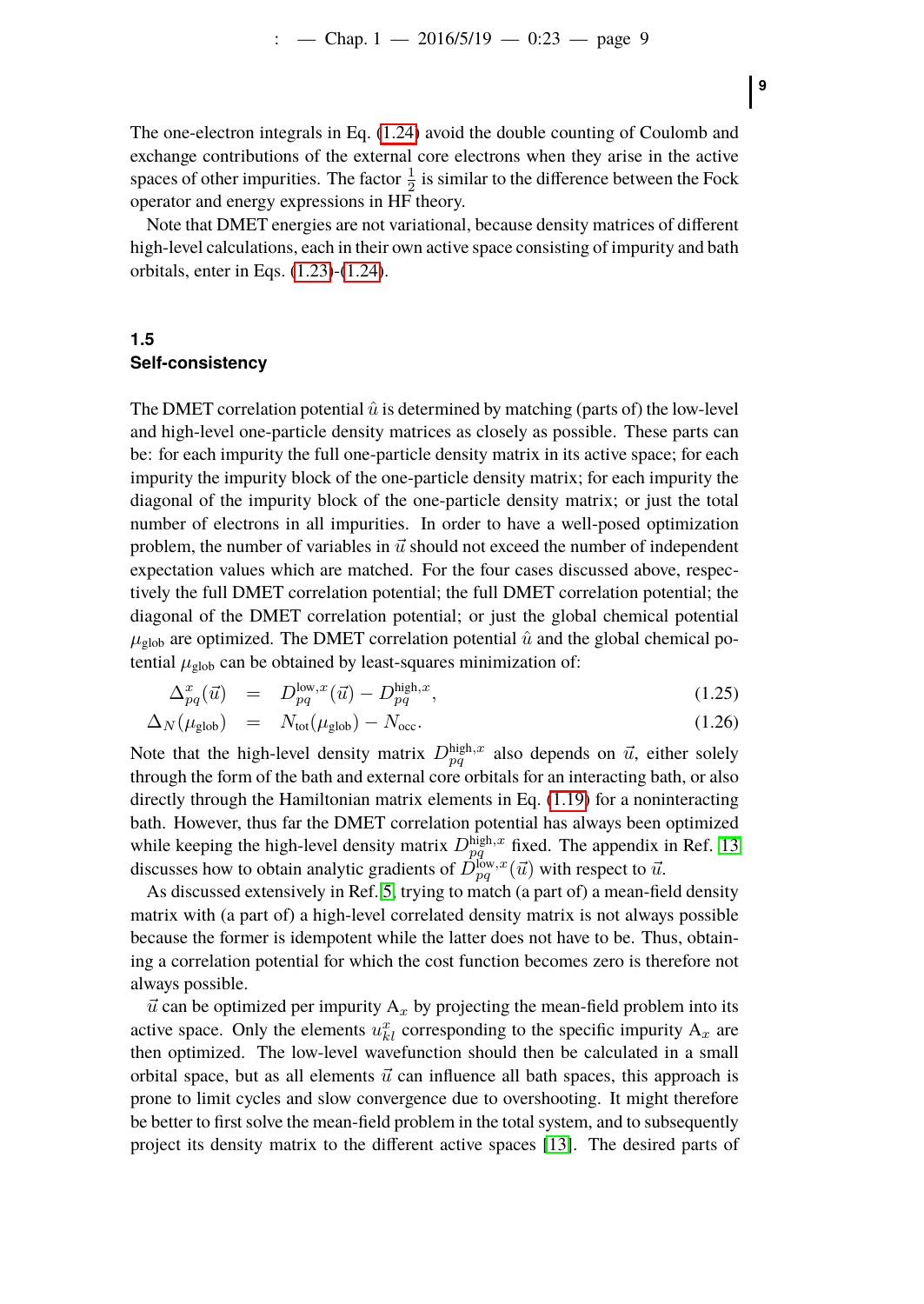<span id="page-9-1"></span>

**Figure 1.2** Flow chart of the DMET algorithm.

the density matrices are then matched simultaneously for all impurities. Stationary points of the latter approach will also be stationary points of the former.

In Ref. [13](#page-18-12) we discuss how the function minimization of the difference of the oneparticle density matrices with respect to  $\hat{u}$  can be recast into a functional optimization problem with respect to  $|\Phi_0\rangle$ .

The DMET algorithm with interacting bath is summarized in Fig. [1.2.](#page-9-1)

## <span id="page-9-0"></span>**1.6 Green's functions**

The DMET algorithm is not limited to ground-state properties, but can be extended to calculate response properties as well. In this section we review Ref. [\[18\]](#page-19-2) in which the ground-state algorithm is extended to calculate Green's functions. In Ref. [\[18\]](#page-19-2), a bath space of many-body states was constructed by Schmidt decomposition of an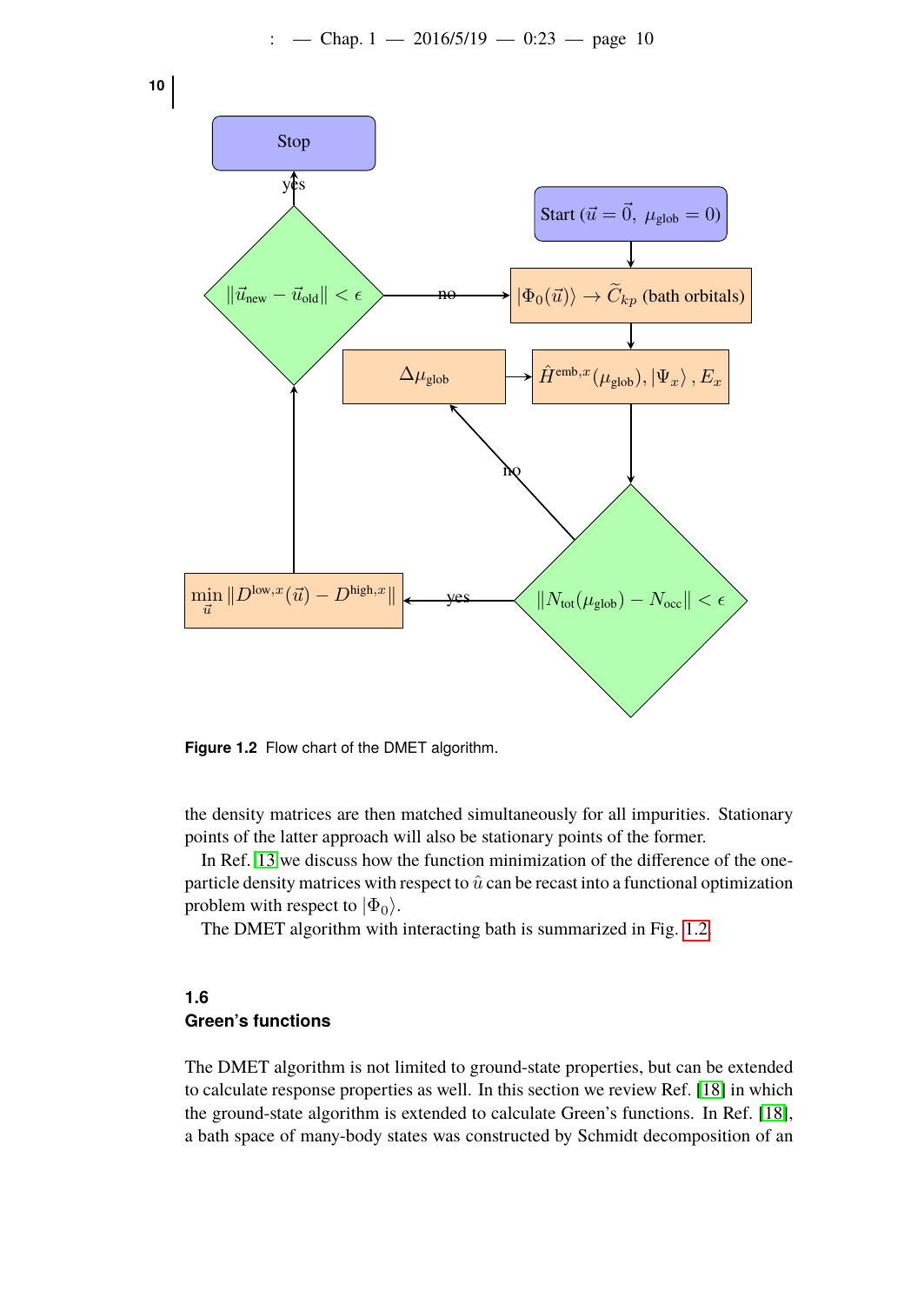approximate first order response. In this section, we will show that for the local density of states (LDOS), only one additional bath orbital is required. In other words, for the LDOS, the many-body bath space of Ref. [\[18\]](#page-19-2) can be rewritten as a Fock space of bath orbitals.

Suppose one is interested in Green's functions of the form

$$
\mathcal{G}(\omega, \hat{X}, \hat{V}) = \langle \Psi_0 | \hat{X}^\dagger \frac{1}{\omega - (\hat{H} - E_0) + i\eta} \hat{V} | \Psi_0 \rangle.
$$
 (1.27)

In the full Hilbert space, they can be calculated by first solving the linear problem

$$
\left(\omega - (\hat{H} - E_0) + i\eta\right) |\Psi_1(\omega, \hat{V})\rangle = \hat{V} |\Psi_0\rangle, \qquad (1.28)
$$

which subsequently yields  $\mathcal{G}(\omega, \hat{X}, \hat{V}) = \langle \Psi_0 | \hat{X}^{\dagger} | \Psi_1(\omega, \hat{V}) \rangle$ . The same strategy is followed in Ref. [\[18\]](#page-19-2). First, an approximate bath space is constructed by Schmidt decomposition of

<span id="page-10-0"></span>
$$
|\Phi_1(\omega,\hat{V})\rangle = \frac{1}{\omega - (\hat{h} + \hat{u} - \epsilon_0) + i\eta} \hat{V} |\Phi_0\rangle, \qquad (1.29)
$$

where  $\epsilon_0$  is the ground-state energy of  $\hat{h} + \hat{u}$  associated with the wavefunction  $|\Phi_0\rangle$ . Subsequently, the linear problem is solved in the active space formed by the impurity and bath space:

<span id="page-10-1"></span>
$$
\left(\omega - (H^{\text{emb}} - E_0^{\text{emb}}) + i\eta\right) |\Psi_1^{\text{emb}}(\omega, \hat{V})\rangle = \hat{V} |\Psi_0^{\text{emb}}\rangle. \tag{1.30}
$$

In this formalism,  $\hat{X}$  and  $\hat{V}$  act on the impurity for which the embedded problem is formulated. The DMET correlation potential in Eqs. [\(1.29\)](#page-10-0) and [\(1.30\)](#page-10-1) is the groundstate one. As will be discussed in Sect. [1.8,](#page-11-0) accurate spectral functions are obtained with this method. However, in order to work with the many-body bath states arising in the Schmidt decomposition of Eq. [\(1.29\)](#page-10-0), the embedded Hamiltonian has to be constructed explicitly in the many-body basis. We will now show that for the LDOS, one can work with a Fock space of bath orbitals.

For LDOS,  $\hat{X}$  and  $\hat{V}$  are single-particle operators acting on a specific orbital. Here, we will only treat the addition part, but the discussion of the removal part is analogous. Eq. [\(1.29\)](#page-10-0) becomes:

$$
|\Phi_1(\omega, \hat{a}_k^{\dagger})\rangle = \frac{1}{\omega - (\hat{h} + \hat{u} - \epsilon_0) + i\eta} \hat{a}_k^{\dagger} |\Phi_0\rangle, \qquad (1.31)
$$

$$
= \sum_{\mu}^{\text{virt}} \frac{1}{\omega - (\hat{h} + \hat{u} - \epsilon_0) + i\eta} \hat{a}^{\dagger}_{\mu} C^{\dagger}_{\mu k} | \Phi_0 \rangle, \qquad (1.32)
$$

$$
= \sum_{\mu}^{\text{virt}} \frac{1}{\omega - \epsilon_{\mu} + i\eta} \hat{a}_{\mu}^{\dagger} C_{\mu k}^{\dagger} | \Phi_0 \rangle , \qquad (1.33)
$$

where  $\epsilon_{\mu}$  is the single-particle energy associated with virtual orbital  $\mu$  of the singleparticle operator  $\hat{h} + \hat{u}$ . We can now augment the ground-state bath orbital space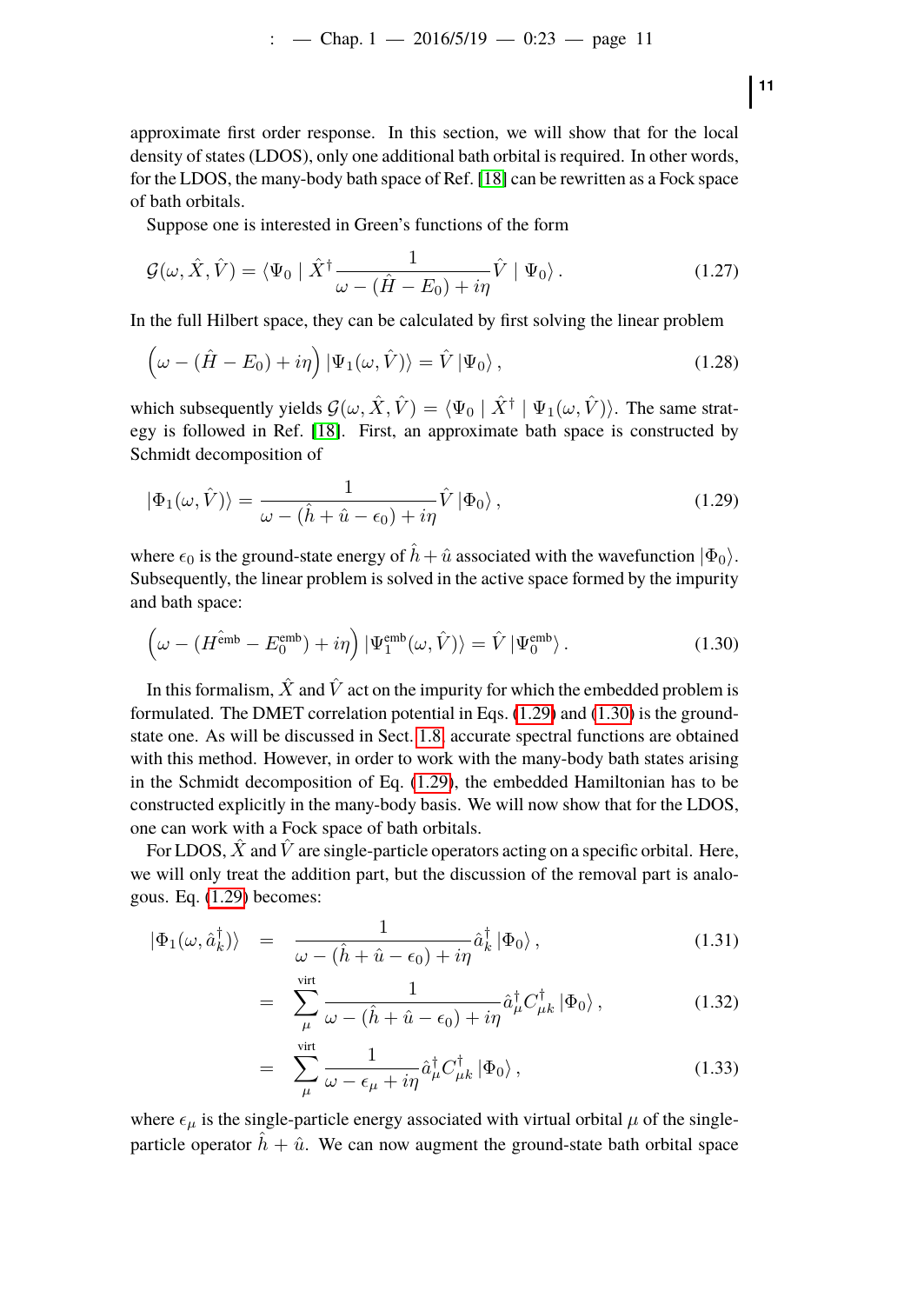with one additional orbital, arising from the added electron. This electron has weight on both the impurity and the environment:

$$
\sum_{\mu}^{\text{virt}} \frac{C_{\mu k}^{\dagger}}{\omega - \epsilon_{\mu} + i\eta} \hat{a}_{\mu}^{\dagger} = \sum_{l}^{L_{\text{A}}} \sum_{\mu}^{\text{virt}} \frac{C_{l\mu} C_{\mu k}^{\dagger}}{\omega - \epsilon_{\mu} + i\eta} \hat{a}_{l}^{\dagger} + \sum_{l > L_{\text{A}}} \sum_{\mu}^{\text{virt}} \frac{C_{l\mu} C_{\mu k}^{\dagger}}{\omega - \epsilon_{\mu} + i\eta} \hat{a}_{l}^{\dagger}.
$$
\n(1.34)

The part on the environment can be added to the ground-state bath orbital space, after normalization similar to Eq. [\(1.10\)](#page-4-0). If real-valued instead of complex-valued orbitals are desired, two additional bath orbitals should be added, for the real and imaginary parts. The response [\(1.29\)](#page-10-0) is then spanned exactly in the Fock space of the augmented set of bath orbitals.

# <span id="page-11-1"></span>**1.7 Overview of the literature**

Ground-state DMET has been applied to a variety of condensed matter systems. It has been used to study the one-dimensional Hubbard model [\[1,](#page-18-0) [19\]](#page-19-3), the onedimensional Hubbard-Anderson model [\[5\]](#page-18-4), the one-dimensional Hubbard-Holstein model [\[6\]](#page-18-5), the two-dimensional Hubbard model on the square [\[1,](#page-18-0) [3,](#page-18-2) [4\]](#page-18-3) as well as the honeycomb lattice [\[16\]](#page-19-0), and the two-dimensional spin- $\frac{1}{2}$   $J_1$ - $J_2$ -model [\[7\]](#page-18-6).

Within the context of quantum chemistry, the method has been used to study hy-drogen rings and sheets [\[2,](#page-18-1) [13\]](#page-18-12), beryllium rings [\[13\]](#page-18-12), an  $S<sub>N</sub>2$  reaction [13], polymers [\[17\]](#page-19-1), boron-nitride sheets [17], and crystalline diamond [17].

The DMET bath orbital construction from Sect. [1.3](#page-3-1) can also be used to construct optimal QM/MM boundaries [\[15\]](#page-18-14) and to contract primitive Gaussians into adaptive atomic basis sets for correlated calculations [\[20\]](#page-19-4).

The DMET formalism is not limited to ground-state properties. By augmenting the ground-state bath space with additional correlated many-body states from a Schmidt decomposition of the response wavefunction, accurate spectral functions have been obtained [\[18,](#page-19-2) [16\]](#page-19-0). We have shown in Sect. [1.6](#page-9-0) that for the local density of states it is sufficient to augment the bath orbital space with one additional response orbital.

#### <span id="page-11-0"></span>**1.8**

#### **The one-band Hubbard model on the square lattice**

In this section, we review the DMET calculations of Refs. [1,](#page-18-0) [3,](#page-18-2) and [18](#page-19-2) on the oneband Hubbard model on the square lattice. This model contains sufficient physics to exhibit d-wave superconductivity. For this reason, many groups have invested considerable numerical effort to map its rich phase diagram, which contains a Mott metal-insulator transition, d-wave superconductivity, and magnetism. For a detailed overview, we refer the reader to Refs. [21](#page-19-5) and [4.](#page-18-3)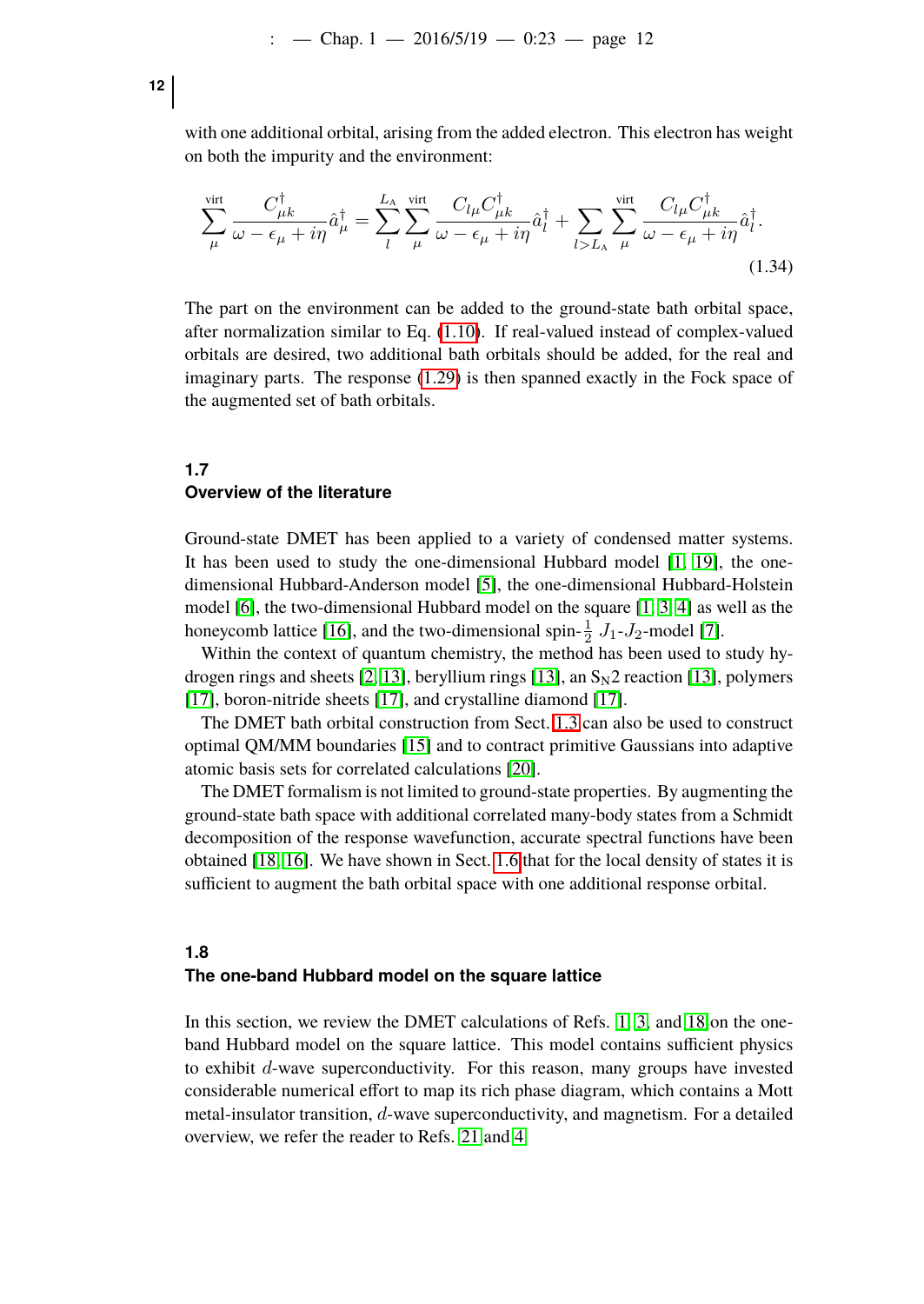<span id="page-12-0"></span>

**Figure 1.3** Reprinted figure with permission from G. Knizia and G. K.-L. Chan, *Physical Review Letters* **109**, 186404 (2012) [\[1\]](#page-18-0). Copyright (2012) by the American Physical Society. Ground-state energy per site for the one-band Hubbard model on the square lattice with  $U/t = 4$  and nearest-neighbour hopping only ( $t' = 0$ ). DMET calculations with impurity sizes  $1 \times 1$  and  $2 \times 2$  are in very good agreement with earlier QMC results from Chang and Zhang [\[22\]](#page-19-6) and Sorella [\[23\]](#page-19-7).

The Hubbard Hamiltonian

$$
\hat{H}_{\text{Hubbard}} = -t \sum_{\langle ij \rangle, \sigma} \hat{a}_{i\sigma}^{\dagger} \hat{a}_{j\sigma} - t' \sum_{\langle ij \rangle, \sigma} \hat{a}_{i\sigma}^{\dagger} \hat{a}_{j\sigma} + U \sum_{i} \hat{n}_{i,\uparrow} \hat{n}_{i,\downarrow}
$$
(1.35)

is expressed in terms of spatial orbitals and contains nearest-neighbour  $(t)$  and nextnearest-neighbour  $(t')$  hopping, as well as on-site electron repulsion  $(U)$ .

For half-filling ( $n = 1$ ) and nearest-neighbour hopping only ( $t' = 0$ ), the model has particle-hole symmetry. Quantum Monte Carlo (QMC) becomes exact in this regime, because there is no fermion sign problem. It is therefore instructive to compare DMET calculations with QMC. Fig. [1.3](#page-12-0) compares DMET results with QMC [\[22,](#page-19-6) [23\]](#page-19-7) both at and away from half-filling. The results improve as the impurity size becomes larger, and local bulk properties such as the energy per site will eventually saturate with increasing impurity size. Tab. [1.1](#page-13-0) contains DMET results which are extrapolated with respect to impurity size, and compares them with AFQMC and DMRG [\[4\]](#page-18-3). The DMET ground-state energies are in very good agreement with the QMC and DMRG results.

This gives confidence to study not only ground-state energies, but various properties as well. Fig. [1.4](#page-13-1) shows the antiferromagnetic and superconducting order parameters as a function of lattice filling n for  $U/t = 4$ . Near half-filling antiferromagnetism is observed, and below half-filling d-wave superconductivity.

The paramagnetic phase of the one-band Hubbard model on the square lattice can be studied by using *restricted* Hartree-Fock theory as the low-level method. For this phase, the DMET correlation potential  $\hat{u}$  opens a single-particle energy gap in  $\hat{h} + \hat{u}$  with increasing  $U/t$ . This gap is a qualitative signature of the metal-insulator transition. With the Green's function DMET method explained in Sect. [1.6](#page-9-0) the local density of states can be calculated, which yields a quantitatively accurate gap. Fig. [1.5](#page-14-0)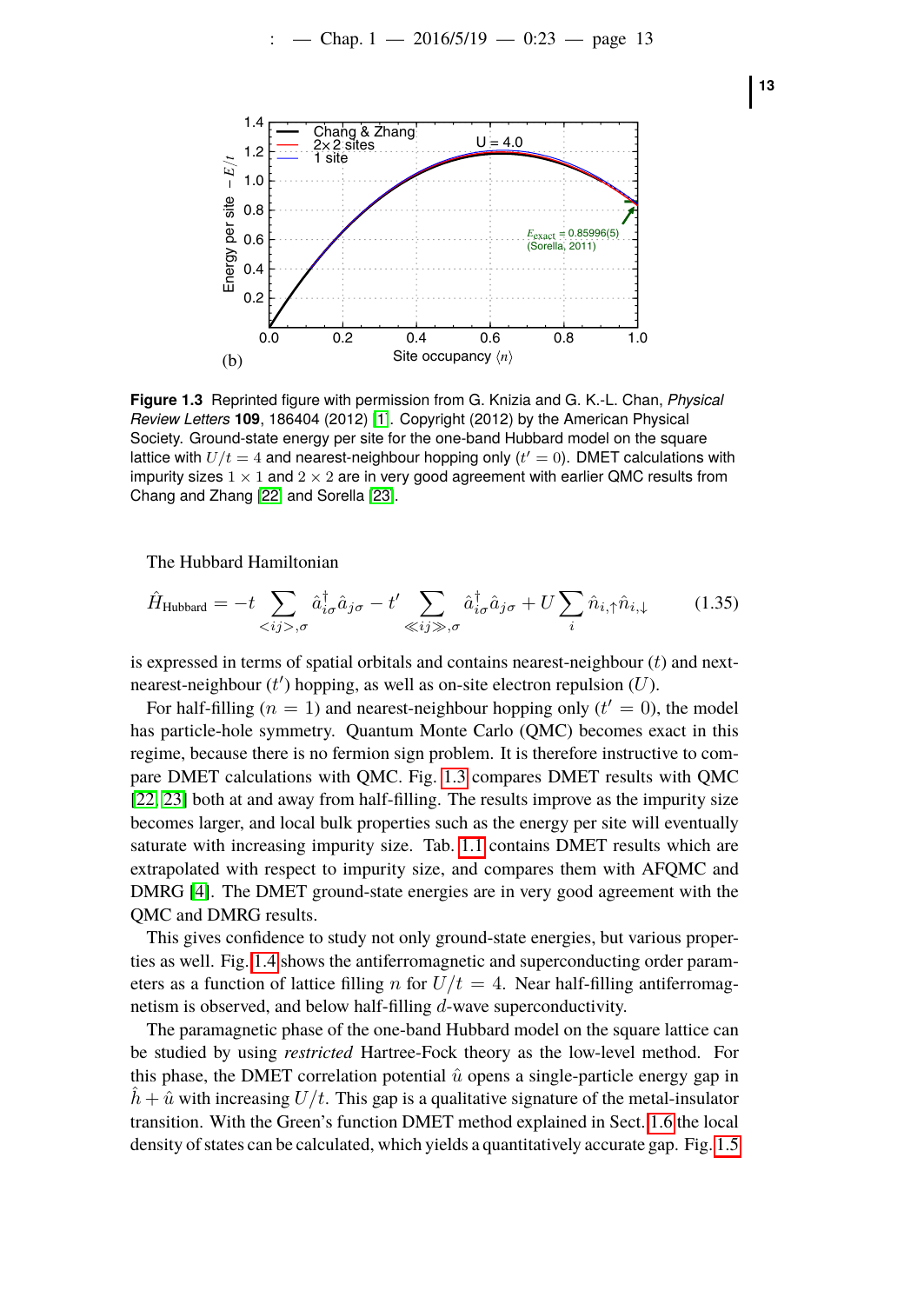<span id="page-13-0"></span>

| U/t            | Filling | <b>DMET</b>   | <b>AFOMC</b> | <b>DMRG</b>   |
|----------------|---------|---------------|--------------|---------------|
| $\overline{c}$ | 1.0     | $-1.1764(3)$  | $-1.1763(2)$ | $-1.176(2)$   |
| 4              | 1.0     | $-0.8604(3)$  | $-0.8603(2)$ | $-0.862(2)$   |
| 6              | 1.0     | $-0.6561(5)$  | $-0.6568(3)$ | $-0.658(1)$   |
| 8              | 1.0     | $-0.5234(10)$ | $-0.5247(2)$ | $-0.5248(2)$  |
| 12             | 1.0     | $-0.3686(10)$ | $-0.3693(2)$ | $-0.3696(3)$  |
| 4              | 0.8     | $-1.108(2)$   | $-1.110(3)$  | $-1.1040(14)$ |
| 4              | 0.6     | $-1.1846(5)$  | $-1.185(1)$  |               |
| 4              | 0.3     | $-0.8800(3)$  | $-0.879(1)$  |               |

**Table 1.1** Reprinted table with permission from B. Zheng and G. K.-L. Chan, *Physical Review B* **93**, 035126 (2016) [\[3\]](#page-18-2). Copyright (2016) by the American Physical Society. Ground-state energy per site for the one-band Hubbard model on the square lattice with nearest-neighbour hopping only ( $t'=0$ ). The DMET results are extrapolated with respect to impurity size. For filling  $n = 1.0$  there is no fermion sign problem and the AFQMC results are exact. The DMET, AFQMC, and DMRG results [\[4\]](#page-18-3) are in very good agreement.

<span id="page-13-1"></span>

**Figure 1.4** Reprinted figure with permission from B. Zheng and G. K.-L. Chan, *Physical Review B* **93**, 035126 (2016) [\[3\]](#page-18-2). Copyright (2016) by the American Physical Society. DMET antiferromagnetic (AF) and superconducting (SC) order parameters for the one-band Hubbard model on the square lattice as a function of lattice filling n for  $U/t = 4$ . Near half-filling ( $n = 1.0$ ) antiferromagnetism is observed, and below half-filling d-wave superconductivity.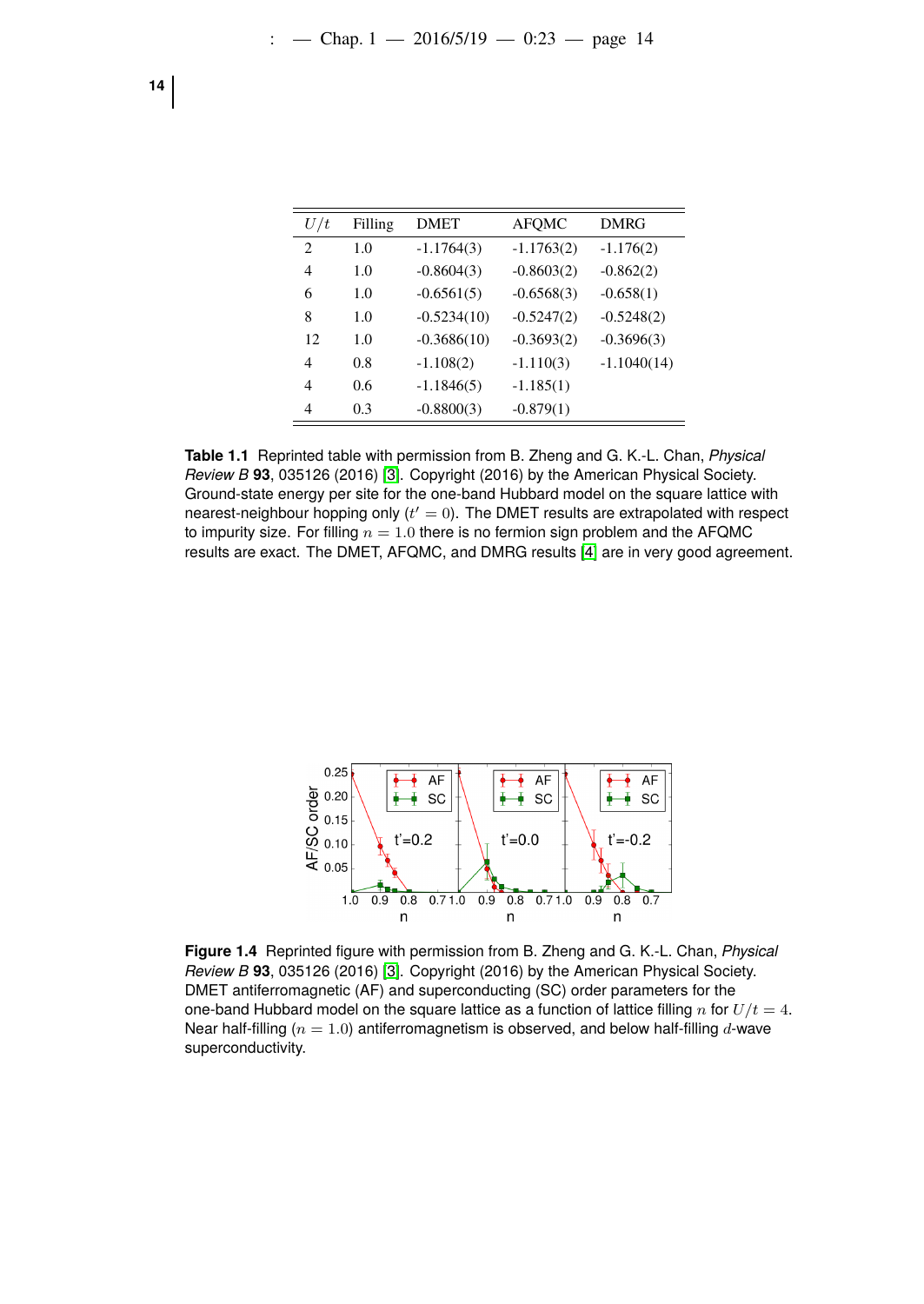<span id="page-14-0"></span>

**Figure 1.5** Reprinted figure with permission from G. H. Booth and G. K.-L. Chan, *Physical Review B* **91**, 155107 (2015) [\[18\]](#page-19-2). Copyright (2015) by the American Physical Society. Local density of states for the one-band Hubbard model on the square lattice at half-filling  $(n = 1)$  and nearest-neighbour hopping only  $(t' = 0)$ . DMET Green's function calculations on an impurity of size  $2 \times 2$  show the opening of a gap with increasing  $U/t$ , indicating a metal-insulator transition in the paramagnetic phase near  $U/t \approx 6.9$ .

shows the opening of the gap with increasing  $U/t$  for the one-band Hubbard model at half-filling ( $n = 1$ ) and nearest-neighbour hopping only ( $t' = 0$ ). A metal-insulator transition occurs near  $U/t \approx 6.9$ .

# <span id="page-14-1"></span>**1.9 Dissociation of a linear hydrogen chain**

The dissociation of hydrogen chains has become a standard test case in quantum chemistry for strong correlation. The ground-state energy per atom for the symmetric stretch of a linear hydrogen chain with 50 atoms in the STO-6G basis is shown in Fig. [1.6.](#page-15-0) CCSD(T), DMFT [\[24\]](#page-19-8), and DMET calculations with one atom per impurity are compared with the numerically exact DMRG energies [\[25\]](#page-19-9). DMET performs significantly better than DMFT for this case, most likely due to the interacting bath which represents long-range electron interactions between the impurity and the environment beyond mean-field, which are not present in the DMFT calculations.

# **1.10 Summary**

The general goal of embedding theories is to obtain properties of interest of an impurity, without doing expensive calculations on the whole quantum system. When there is entanglement (strong correlation) between the impurity and the environment, the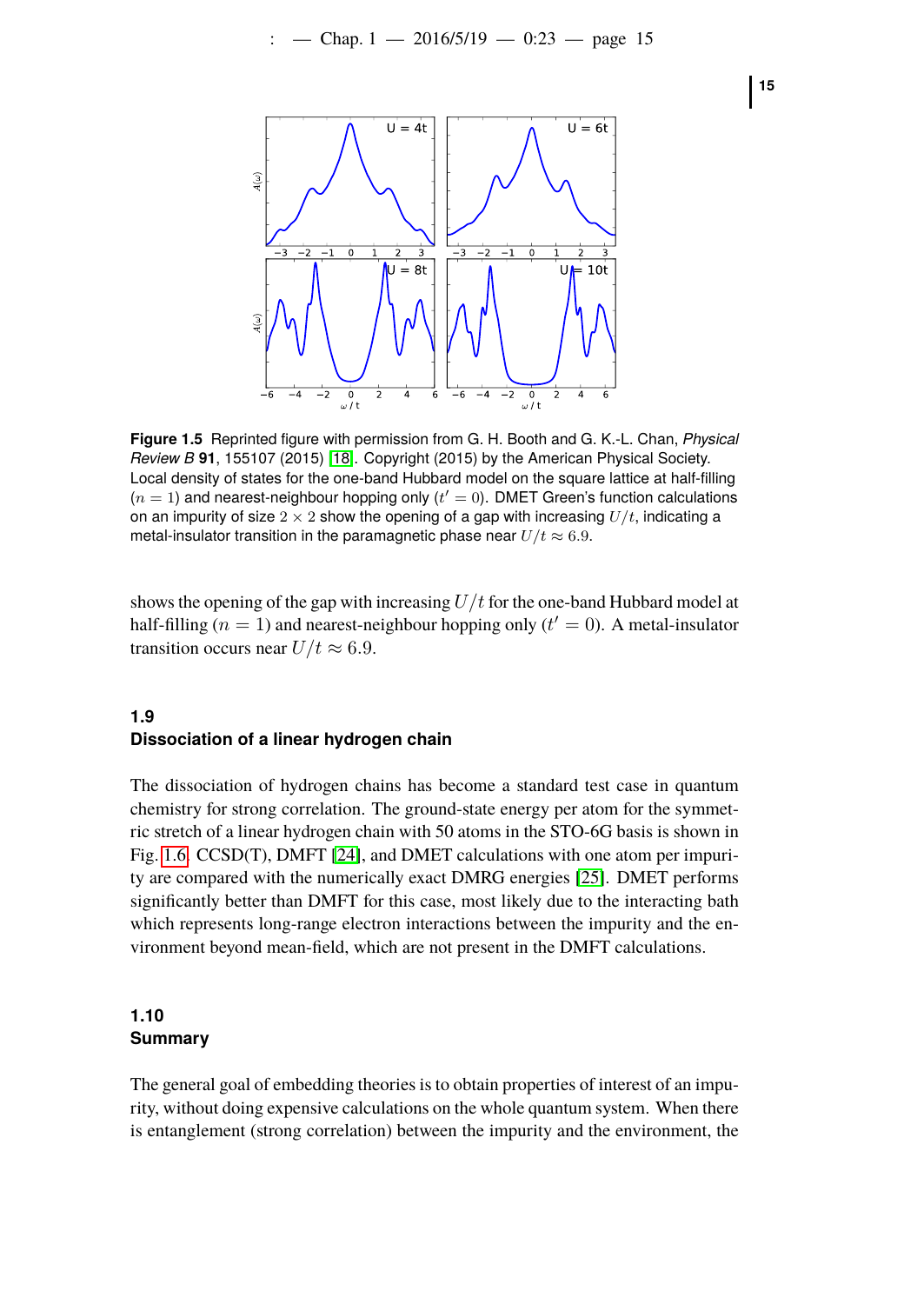<span id="page-15-0"></span>

**Figure 1.6** Reprinted figure with permission from G. Knizia and G. K.-L. Chan, *Journal of Chemical Theory and Computation* **9**, 1428-1432 (2013). Copyright (2013) by the American Chemical Society. Ground-state energy per atom for the symmetric stretch of a linear hydrogen chain with 50 atoms in the STO-6G basis. CCSD(T), DMFT [\[24\]](#page-19-8), and DMET calculations with one atom per impurity are compared with the numerically exact DMRG energies [\[25\]](#page-19-9).

embedding method should be able to capture it. The most well-known embedding method for strong correlation is dynamical mean-field theory (DMFT), in which the correlated frequency-dependent Green's function of the impurity is determined selfconsistently. DMFT is however computationally quite involved when only groundstate properties are of interest. A simpler and cheaper alternative is density matrix embedding theory (DMET), in which the impurity is embedded in an approximate many-body Schmidt basis for the environment, which is optimized self-consistently via the so-called DMET correlation potential.

In Sect. [1.1](#page-0-0) we have reviewed quantum entanglement and the Schmidt decomposition, two concepts from quantum information theory which are necessary to understand DMET. In Sect. [1.2](#page-1-1) a general introduction to DMET is given. For mean-field low-level wavefunctions, the many-body Schmidt basis for the environment is a Fock space of bath orbitals. In Sect. [1.3](#page-3-1) we have outlined how these bath orbitals can be calculated. This leads to a DMET active space which consists of the impurity and bath orbitals. The embedding Hamiltonian for DMET can be constructed similar to the CASCI effective Hamiltonian, *i.e.* the one-electron integrals contain Coulomb and exchange terms from the external core orbitals. In Sect. [1.4](#page-6-0) the construction of the embedded Hamiltonian and the calculation of DMET properties are discussed. The DMET correlation potential allows to fine-tune the bath orbital space and is optimized self-consistently as described in Sect. [1.5.](#page-8-0) While DMET was introduced as a simpler and cheaper alternative to DMFT for ground-state properties, it is not limited to ground-state properties. In Sect. [1.6](#page-9-0) the extension of DMET to linear response and Green's functions is outlined. For the local density of states, the many-body Schmidt basis for the approximate response in the environment can be obtained by augmenting the ground-state bath orbital space with one additional response orbital. A general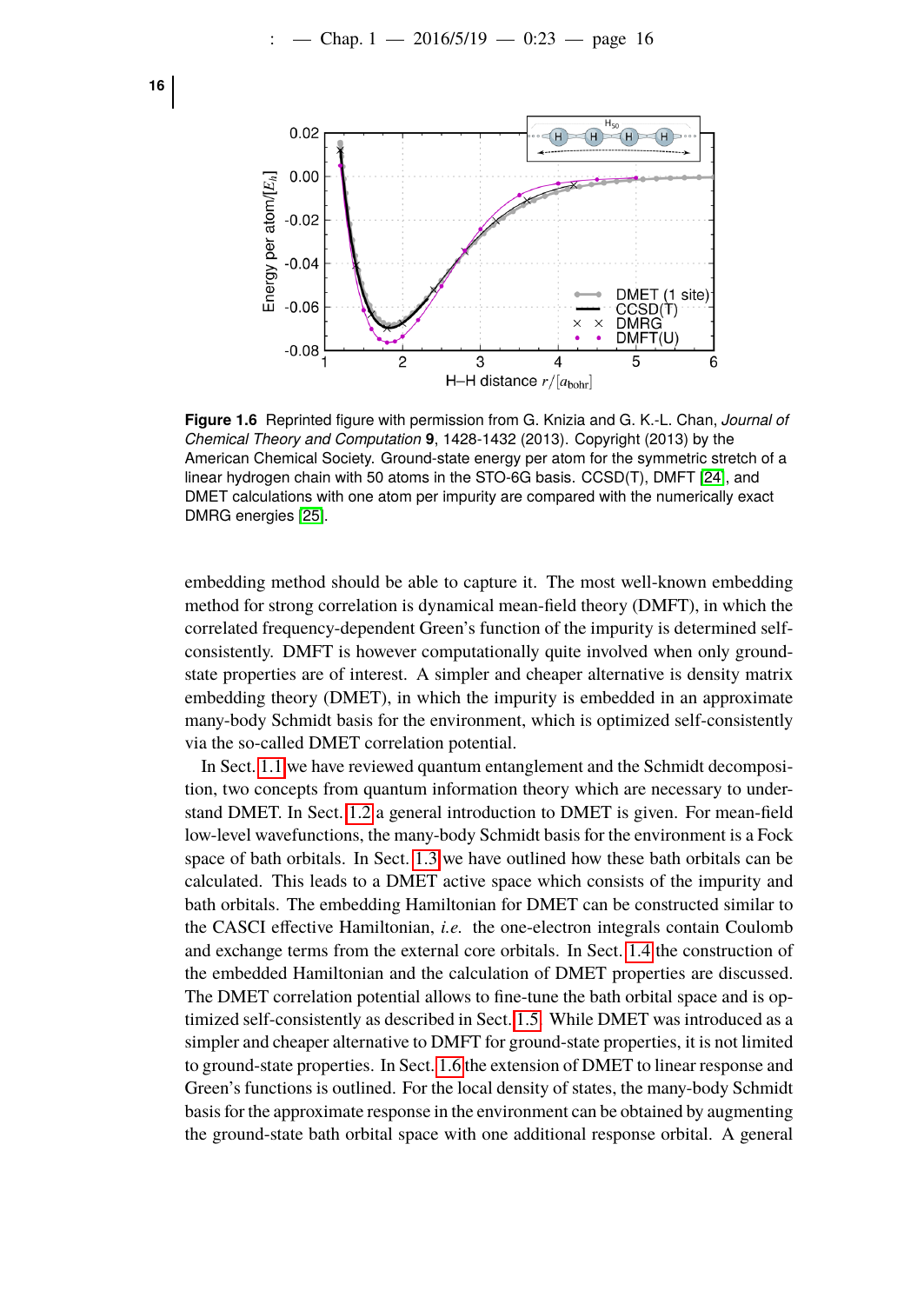overview of the literature is given in Sect. [1.7.](#page-11-1) DMET calculations on the one-band Hubbard model on the square lattice and the symmetric stretch of a hydrogen chain are reviewed in Sect. [1.8](#page-11-0) and [1.9,](#page-14-1) respectively.

DMET has shown success in describing condensed matter and quantum chemical systems where strong correlation is present. Although in principle, the method can also handle weak correlation, we have not discussed how well it can be handled with the outlined algorithm. We refer the reader to Ref. [\[13\]](#page-18-12) for a brief discussion.

### **Acknowledgements**

S. W. gratefully acknowledges a Gustave Boël - Sofina - B.A.E.F. postdoctoral fellowship from the King Baudouin Foundation and the Belgian-American Educational Foundation for the academic year 2014-2015, and a postdoctoral fellowship from the Research Foundation Flanders (Fonds Wetenschappelijk Onderzoek Vlaanderen) for the academic years 2015-2018. G. K.-L. C. acknowledges support from the US Department of Energy through DE-SC0010530. Additional support was provided from the Simons Foundation through the Simons Collaboration on the Many-Electron Problem.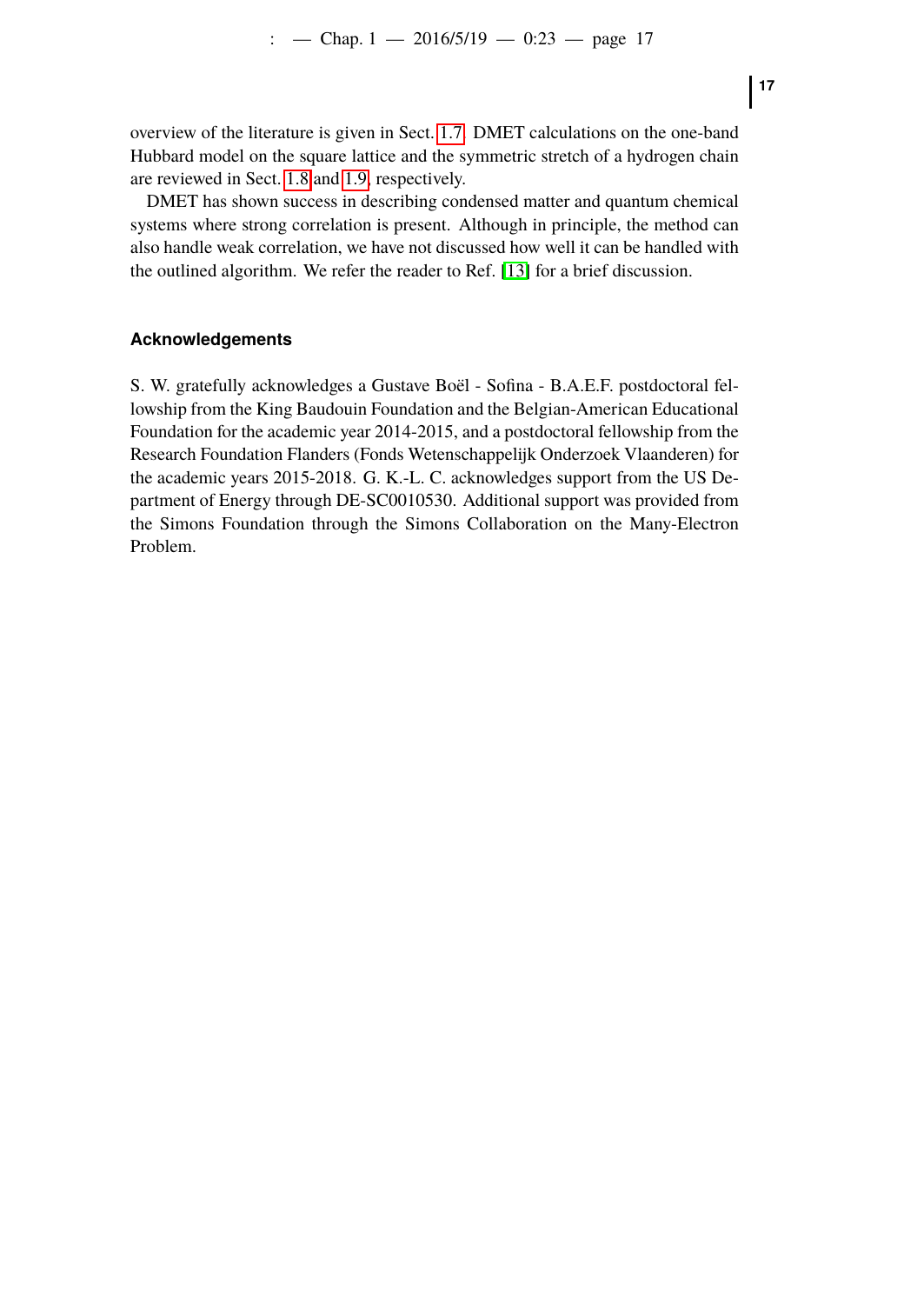:  $-\text{Chap. } 1 - 2016/5/19 - 0:23 - \text{page 18}$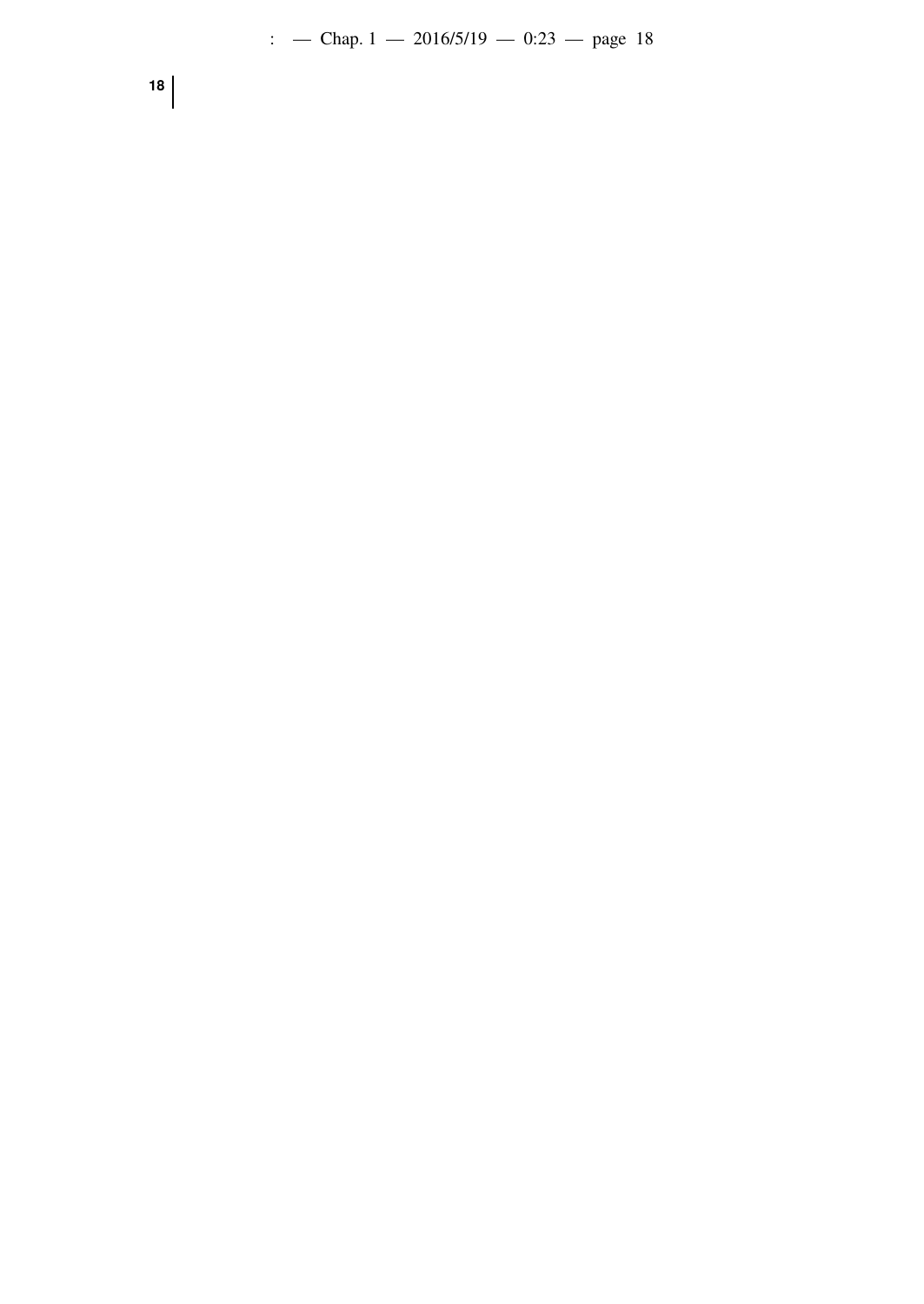# **References**

- <span id="page-18-0"></span>**1** Gerald Knizia and Garnet Kin-Lic Chan. Density matrix embedding: A simple alternative to dynamical mean-field theory. *Phys. Rev. Lett.*, 109(18):186404, 2012.
- <span id="page-18-1"></span>**2** Gerald Knizia and Garnet Kin-Lic Chan. Density matrix embedding: A strong-coupling quantum embedding theory. *J. Chem. Theory Comput.*, 9(3):1428–1432, 2013.
- <span id="page-18-2"></span>**3** Bo-Xiao Zheng and Garnet Kin-Lic Chan. Ground-state phase diagram of the square lattice Hubbard model from density matrix embedding theory. *Phys. Rev. B*, 93(3):035126, 2016.
- <span id="page-18-3"></span>**4** J. P. F. LeBlanc, Andrey E. Antipov, Federico Becca, Ireneusz W. Bulik, Garnet Kin-Lic Chan, Chia-Min Chung, Youjin Deng, Michel Ferrero, Thomas M. Henderson, Carlos A. Jiménez-Hoyos, E. Kozik, Xuan-Wen Liu, Andrew J. Millis, N. V. Prokof'ev, Mingpu Qin, Gustavo E. Scuseria, Hao Shi, B. V. Svistunov, Luca F. Tocchio, I. S. Tupitsyn, Steven R. White, Shiwei Zhang, Bo-Xiao Zheng, Zhenyue Zhu, and Emanuel Gull. Solutions of the two-dimensional Hubbard model: Benchmarks and results from a wide range of numerical algorithms. *Phys. Rev. X*, 5(4):041041, 2015.
- <span id="page-18-4"></span>**5** Takashi Tsuchimochi, Matthew Welborn, and Troy Van Voorhis. Density matrix embedding in an antisymmetrized geminal power bath. *J. Chem. Phys.*, 143(2):024107, 2015.
- <span id="page-18-5"></span>**6** B. Sandhoefer and G. K.-L. Chan. Density matrix embedding theory for interacting electron-phonon systems. *arXiv 1602.04195*, 2016.
- <span id="page-18-6"></span>**7** Zhuo Fan and Quan-Lin Jie. Cluster

density matrix embedding theory for quantum spin systems. *Phys. Rev. B*, 91(19):195118, 2015.

- <span id="page-18-7"></span>**8** Walter Metzner and Dieter Vollhardt. Correlated lattice fermions in  $d = \infty$ dimensions. *Phys. Rev. Lett.*, 62(3):324–327, 1989.
- <span id="page-18-8"></span>**9** Antoine Georges and Werner Krauth. Numerical solution of the  $d = \infty$  Hubbard model: Evidence for a Mott transition. *Phys. Rev. Lett.*, 69(8):1240–1243, 1992.
- <span id="page-18-9"></span>**10** Antoine Georges, Gabriel Kotliar, Werner Krauth, and Marcelo J. Rozenberg. Dynamical mean-field theory of strongly correlated fermion systems and the limit of infinite dimensions. *Rev. Mod. Phys.*, 68(1):13–125, 1996.
- <span id="page-18-10"></span>**11** Dominika Zgid and Garnet Kin-Lic Chan. Dynamical mean-field theory from a quantum chemical perspective. *J. Chem. Phys.*, 134(9):094115, 2011.
- <span id="page-18-11"></span>**12** J. K. L. MacDonald. Successive approximations by the Rayleigh-Ritz variation method. *Phys. Rev.*, 43(10):830–833, 1933.
- <span id="page-18-12"></span>**13** S. Wouters, C. A. Jiménez-Hoyos, Q. Sun, and G. K.-L. Chan. A practical guide to density matrix embedding theory in quantum chemistry. *arXiv 1603.08443*, 2016.
- <span id="page-18-13"></span>**14** Gerald Knizia. Intrinsic atomic orbitals: An unbiased bridge between quantum theory and chemical concepts. *J. Chem. Theory Comput.*, 9(11):4834–4843, 2013.
- <span id="page-18-14"></span>**15** Qiming Sun and Garnet Kin-Lic Chan. Exact and optimal quantum mechanics/molecular mechanics boundaries. *J. Chem. Theory Comput.*, 10(9):3784–3790, 2014.